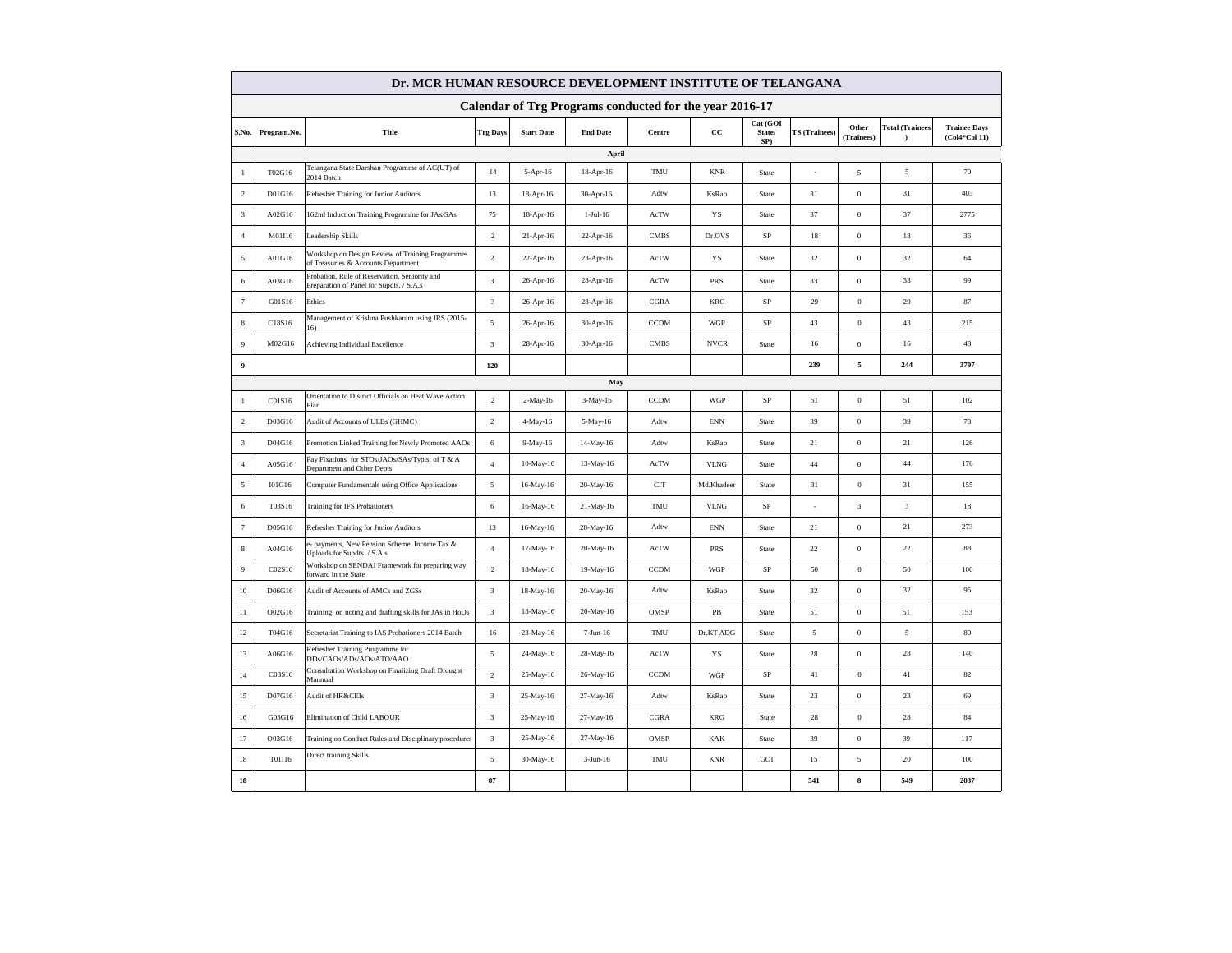|                                 |                   |                                                                                                                             |                              |                        | June                         |                    |                      |           |                  |                              |                |              |
|---------------------------------|-------------------|-----------------------------------------------------------------------------------------------------------------------------|------------------------------|------------------------|------------------------------|--------------------|----------------------|-----------|------------------|------------------------------|----------------|--------------|
| $\mathbf{1}$                    | D02G16            | Audit of Accounts of AMCs and ZGSs                                                                                          | $\mathbf{3}$                 | $8 - \text{Jun} - 16$  | $10$ -Jun- $16$              | Adtw               | KsRao                | State     | 25               | $\boldsymbol{0}$             | $25\,$         | 75           |
| $\overline{c}$                  | M04G16            | Achieving Organizational Excellence                                                                                         | $\sqrt{3}$                   | 8-Jun-16               | $10$ -Jun- $16$              | <b>CMBS</b>        | <b>NVCR</b>          | State     | $18\,$           | $\,0\,$                      | $18\,$         | $54\,$       |
| $_{\rm 3}$                      | A07G16            | Pay Fixations for Supdts. / S.A.s                                                                                           | $\overline{4}$               | $13$ -Jun-16           | 16-Jun-16                    | AcTW               | <b>VLNG</b>          | State     | 34               | $\boldsymbol{0}$             | 34             | 136          |
| $\sqrt{4}$                      | G05G16            | Refreshers training for Sub Registrars of R & S Dept                                                                        | 6                            | 13-Jun-16              | 18-Jun-16                    | <b>CGRA</b>        | Dr SMN               | State     | 36               | $\boldsymbol{0}$             | 36             | 216          |
| $\sqrt{5}$                      | C06S16            | Consultation Workshop on Final Draft SDMP                                                                                   | $\overline{2}$               | 14-Jun-16              | $15$ -Jun- $16$              | <b>CCDM</b>        | <b>WGP</b>           | $\rm SP$  | $46\,$           | $\,0\,$                      | 46             | 92           |
| $\,$ 6 $\,$                     | D08G16            | Audit of Accounts of ULBs                                                                                                   | $\sqrt{3}$                   | 14-Jun-16              | $16$ -Jun- $16$              | Adtw               | <b>ENN</b>           | State     | 20               | $\,0\,$                      | 20             | 60           |
| $\boldsymbol{7}$                | O06G16            | Training Programme to JAG level Officers of GSI-<br>Batch-I                                                                 | $\,$ 6 $\,$                  | $20 - Jun-16$          | 25-Jun-16                    | OMSP               | $\rm{PB}$            | $\rm SP$  | $\boldsymbol{0}$ | 43                           | 43             | 258          |
| $\,$ 8 $\,$                     | O07G16            | Refresher Training to JAs                                                                                                   | 15                           | 20-Jun-16              | $2-Jul-16$                   | OMSP               | <b>KAK</b>           | State     | $26\,$           | $\,0\,$                      | $26\,$         | 390          |
| $\overline{9}$                  | D10I16            | Disaster Management and Audit                                                                                               | $\mathbf{3}$                 | 21-Jun-16              | 23-Jun-16                    | Adtw               | KsRao                | GoI       | $24\,$           | $\boldsymbol{0}$             | 24             | 72           |
| $10\,$                          | A08G16            | Service Matters for Supdts./S.A.s                                                                                           | 5                            | 21-Jun-16              | 24-Jun-16                    | AcTW               | PRS                  | State     | 39               | $\boldsymbol{0}$             | 39             | 195          |
| 11                              | I02G16            | Spreadsheet applications                                                                                                    | 3                            | 22-Jun-16              | 24-Jun-16                    | <b>CIT</b>         | Md.Khadeer           | State     | 15               | $\boldsymbol{0}$             | 15             | 45           |
| 12                              | I07G16            | Cyber Laws & Security                                                                                                       | $\mathbf{3}$                 | 22-Jun-16              | 24-Jun-16                    | <b>CIT</b>         | K.Rohit<br>Srivastav | State     | 13               | $\,0\,$                      | 13             | 39           |
| 13                              | T05G16            | Training Programme on Maintainenace of Data Base at<br><b>DTCs</b>                                                          | $\overline{2}$               | 24-Jun-16              | 25-Jun-16                    | TMU                | <b>DVR</b>           | State     | $\overline{9}$   | $\boldsymbol{0}$             | $\overline{9}$ | 18           |
| 14                              | M06I16            | Personal Effectiveness Skills                                                                                               | $\mathbf{3}$                 | 27-Jun-16              | 29-Jun-16                    | <b>CMBS</b>        | Dr.OVS               | GoI       | 31               | $\boldsymbol{0}$             | 31             | 93           |
| 15                              | I04G16            | Database Applications                                                                                                       | $\sqrt{3}$                   | 27-Jun-16              | 29-Jun-16                    | <b>CIT</b>         | Md.Khadeer           | State     | $20\,$           | $\,0\,$                      | $20\,$         | 60           |
| 16                              | T06S16            | Orientation Programme for public servants in the<br>Context of Telangana                                                    | $\overline{\mathbf{3}}$      | 27-Jun-16              | 29-Jun-16                    | CGRA               | Dr. RM               | State     | 78               | $\,0\,$                      | 78             | 234          |
| 17                              | T06S16            | Orientation Training to Public Servants in the context<br>of Telangana (Pilot Programme for employees of<br>planning Dept.) | $\mathbf{3}$                 | 27-Jun-16              | 29-Jun-16                    | TMU                | RM                   | $\rm SP$  | 78               | $\boldsymbol{0}$             | 78             | 234          |
| $18\,$                          | D09G16            | Audit of Accounts of ULBs                                                                                                   | $\sqrt{3}$                   | 28-Jun-16              | 30-Jun-16                    | Adtw               | <b>ENN</b>           | State     | 21               | $\,0\,$                      | $21\,$         | 63           |
| 19                              | M05G16            | Consumer Rights - Awareness and Redressal of<br>Grievances                                                                  | $\sqrt{3}$                   | 28-Jun-16              | 30-Jun-16                    | <b>CMBS</b>        | VJ                   | State     | 36               | $\,0\,$                      | 36             | 108          |
| 20                              | U04I16            | Training Programme on Shelter for Urban Homeless                                                                            | $\mathbf{3}$                 | 28-Jun-16              | 30-Jun-16                    | <b>CUDS</b>        | <b>VDN</b>           | GOI       | $25\,$           | $\,0\,$                      | $25\,$         | 75           |
| $21\,$                          | T07G16            | Orientation Training programme for Nodal Officers &<br>training Coordinators Of DTCs                                        | $\mathbf{3}$                 | 28-Jun-16              | 30-Jun-16                    | TMU                | <b>DVR</b>           | State     | $\sqrt{5}$       | $\boldsymbol{0}$             | $\sqrt{5}$     | 15           |
| 22                              | C09I16            | ToT on Crowd Management & prevention of stampedes                                                                           | $\sqrt{5}$                   | 28-Jun-16              | $2-Jul-16$                   | <b>CCDM</b>        | WGP                  | GOI       | 32               | $\,$ 0 $\,$                  | $32\,$         | 160          |
| $\bf{22}$                       |                   |                                                                                                                             | 87                           |                        |                              |                    |                      |           | 631              | 43                           | 674            | 2692         |
|                                 |                   |                                                                                                                             |                              |                        | July                         |                    |                      |           |                  |                              |                |              |
| $\mathbf{1}$                    | D12G16            | <b>Works Audit</b>                                                                                                          | 3                            | $5-Jul-16$             | 7-Jul-16                     | Adtw               | <b>ENN</b>           | State     | 24               | $\boldsymbol{0}$             | 24             | 72           |
| $\,2$                           | A09G16            | Preparation & Processing of Pension Papers &<br>Sanctions                                                                   | $\sqrt{3}$                   | $11-Jul-16$            | $13-Jul-16$                  | AcTW               | <b>VLNG</b>          | State     | $26\,$           | $\boldsymbol{0}$             | 26             | 78           |
| $\mathfrak z$                   | O11S16/<br>O12S16 | Training Programme to JAG level Officers of GSI-<br>Batch-II & III                                                          | $\,$ 6 $\,$                  | $11-Jul-16$            | $16$ -Jul- $16$              | OMSP               | PB                   | $\rm SP$  | $\boldsymbol{0}$ | 63                           | 63             | 378          |
| $\overline{4}$                  | M07I16            | Consumer Rights - Awareness and Redressal of<br>Grievances                                                                  | $\mathbf{3}$                 | $12$ -Jul-16           | $14-Jul-16$                  | <b>CMBS</b>        | VJ                   | GoI       | $16\,$           | $\boldsymbol{0}$             | $16\,$         | 48           |
| 5                               | C11I16            | Community Based Disaster Risk Management                                                                                    | $\overline{3}$               | $12-Jul-16$            | $14$ -Jul- $16$              | <b>CCDM</b>        | <b>KSR</b>           | GOI       | 27               | $\bf{0}$                     | 27             | 81           |
| $\,$ 6 $\,$<br>$\boldsymbol{7}$ | G10S16<br>T08I16  | Training of Trainers Workshop for RPs of ITP<br>Design of Training (DOT)                                                    | $\overline{c}$<br>$\sqrt{5}$ | 14-Jul-16<br>18-Jul-16 | $15$ -Jul- $16$<br>22-Jul-16 | <b>CGRA</b><br>TMU | KRG<br><b>KNR</b>    | SP<br>GOI | 24<br>$\tau$     | $\bf{0}$<br>$\boldsymbol{7}$ | 24<br>14       | 48<br>$70\,$ |
| $\,$ 8 $\,$                     | O13S16            | Training pgm. To Officers of DARPGs                                                                                         | $\sqrt{5}$                   | $18-Jul-16$            | 22-Jul-16                    | OMSP               | <b>KAK</b>           | $\rm SP$  | $11\,$           | $\,0\,$                      | 11             | 55           |
| $\overline{9}$                  | D13I16            | Finance, Accounts and Audit in PRIs                                                                                         | 3                            | $19-Jul-16$            | $21-Jul-16$                  | Adtw               | KsRao                | GoI       | $27\,$           | $\,0\,$                      | $27\,$         | $81\,$       |
| 10                              | G02G16            | Training for Visually challenged Persons                                                                                    | 75                           | 9-May-16               | $21-Jul-16$                  | CGRA               | Dr. RM               | State     | 15               | $\boldsymbol{0}$             | 15             | 1125         |
| 11                              | T10G16            | Orientation Training Programme for IAS(P) of 2015<br>Batch & Institutions Visit Ends                                        | 54                           | $22$ -Jul-16           | 18-Aug-16                    | TMU                | <b>KNR</b>           | State     | $\overline{4}$   | $\boldsymbol{0}$             | $\overline{4}$ | 216          |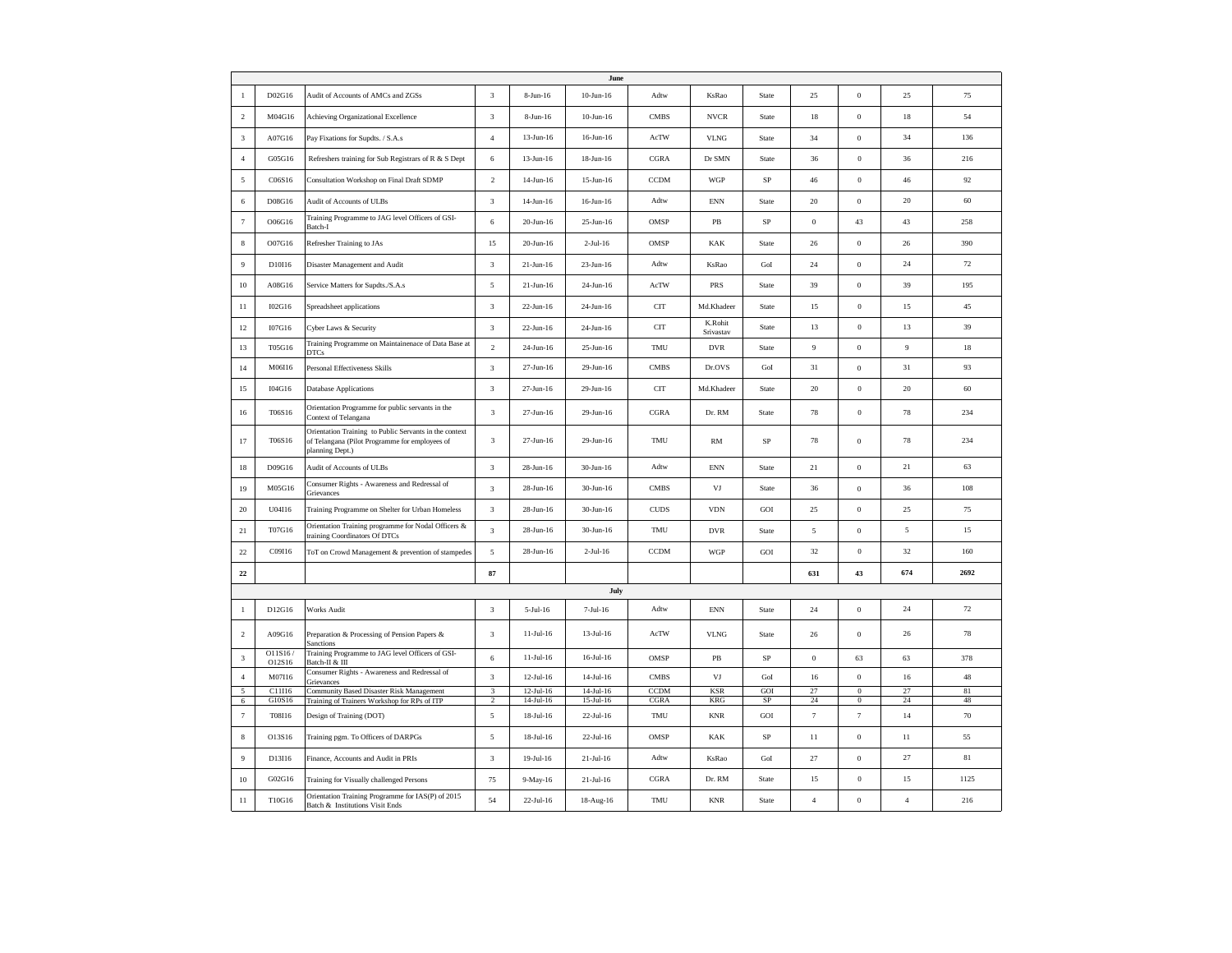| 12               | C11G16 | School Safety & Preparation of School Safety Plan<br>Mahaboobnagar)           | $\sqrt{2}$                  | 25-Jul-16   | 26-Jul-16  | <b>CCDM</b> | $\mathbf{M}\mathbf{J}$ | State         | 28                       | $\mathbf{0}$     | 28     | 56     |
|------------------|--------|-------------------------------------------------------------------------------|-----------------------------|-------------|------------|-------------|------------------------|---------------|--------------------------|------------------|--------|--------|
| 13               | I11G16 | Computer Fundamentals using Office Applications                               | $\sqrt{5}$                  | $25-Jul-16$ | 29-Jul-16  | <b>CIT</b>  | K.Rohit<br>Srivastav   | State         | 42                       | $\,0\,$          | 42     | 210    |
| 14               | U13S16 | Orientation Programme on AMRUT for the state of<br>Madhya Pradesh             | 3                           | 26-Jul-16   | 28-Jul-16  | <b>CUDS</b> | <b>VDN</b>             | SP            |                          | 22               | 22     | 66     |
| 15               | D14G16 | Audit of Accounts of Universities                                             | $\mathfrak z$               | 27-Jul-16   | 29-Jul-16  | Adtw        | KsRao                  | State         | 15                       | $\,$ 0 $\,$      | 15     | 45     |
| 16               | C18S16 | Volunteer & Crowd Management for Krishna<br>Pushkaralu                        | $\,1\,$                     | 28-Jul-16   | 28-Jul-16  | <b>CCDM</b> | <b>WGP</b>             | $\rm SP$      | 200                      | $\,0\,$          | 200    | 200    |
| 17               | C24G16 | School Safety & Preparation of School Safety Plan<br>Karimnagar)              | $\sqrt{2}$                  | 28-Jul-16   | 29-Jul-16  | <b>CCDM</b> | MJ                     | State         | 51                       | $\boldsymbol{0}$ | 51     | 102    |
| 18               | C24S16 | Volunteer & Crowd Management for Krishna<br>Pushkaralu                        | $\,1\,$                     | 29-Jul-16   | 29-Jul-16  | <b>CCDM</b> | <b>WGP</b>             | SP            | 100                      | $\boldsymbol{0}$ | 100    | 100    |
| 18               |        |                                                                               | 179                         |             |            |             |                        |               | 617                      | 92               | 709    | 3031   |
|                  |        |                                                                               |                             |             | August     |             |                        |               |                          |                  |        |        |
| $\,1\,$          | O08G16 | FC for Jr. Assistants                                                         | 30                          | 2-Aug-16    | 30-Aug-16  | OMSP        | <b>KAK</b>             | State         | 31                       | $\boldsymbol{0}$ | 31     | 930    |
| $\sqrt{2}$       | M11I16 | Work-Life Balance                                                             | 3                           | 3-Aug-16    | 5-Aug-16   | <b>CMBS</b> | Dr.OVS                 | $_{\rm{GoI}}$ | 30                       | $\boldsymbol{0}$ | $30\,$ | 90     |
| $\sqrt{3}$       | U14S16 | Orientation Programme on AMRUT for the state of<br>Madhya Pradesh             | $\sqrt{3}$                  | 3-Aug-16    | 5-Aug-16   | <b>CUDS</b> | <b>VDN</b>             | $\rm SP$      | ÷                        | $24\,$           | $24\,$ | $72\,$ |
| $\overline{4}$   | A12G16 | Pensions (Online Pensions Package) for STOs / ATOs                            | $\sqrt{4}$                  | 3-Aug-16    | 6-Aug-16   | AcTW        | PRS                    | State         | $26\,$                   | $\boldsymbol{0}$ | $26\,$ | 104    |
| $\mathfrak{s}$   | A10G16 | 163rd Induction Training Programme forJAs/ SAs                                | 75                          | 4-Aug-16    | 17-Oct-16  | AcTW        | <b>VLNG</b>            | State         | 41                       | $\boldsymbol{0}$ | 41     | 3075   |
| $\,$ 6 $\,$      | U16S16 | Orientation Programme on AMRUT for the of<br>Chnadigarh Municipal Corporation | 3                           | 8-Aug-16    | 10-Aug-16  | <b>CUDS</b> | <b>VDN</b>             | SP            |                          | 19               | 19     | 57     |
| $\tau$           | U17S16 | Orientation Programme on AMRUT for the state of<br>Madhya Pradesh             | 3                           | 9-Aug-16    | 11-Aug-16  | <b>CUDS</b> | <b>VDN</b>             | $_{\rm SP}$   | $\overline{\phantom{a}}$ | 20               | $20\,$ | 60     |
| $\,$ 8 $\,$      | D15G16 | Audit of Accounts of PRIs                                                     | 3                           | $10-Aug-16$ | 12-Aug-16  | Adtw        | KsRao                  | State         | $22\,$                   | $\,0\,$          | 22     | 66     |
| $\boldsymbol{9}$ | U25S16 | Support for Urban Street Vendors& Shelter for Urban<br>Homeless               | $\sqrt{3}$                  | 10-Aug-16   | 12-Aug-16  | <b>CUDS</b> | <b>VDN</b>             | $_{\rm SP}$   | 43                       | $\boldsymbol{0}$ | 43     | 129    |
| $10\,$           | T09G16 | Conference of ATIs                                                            | $\sqrt{2}$                  | 19-Aug-16   | 20-Aug-16  | TMU         | Dr.KT ADG              | State         | 17                       | $\,0\,$          | 17     | 34     |
| $11\,$           | I13G16 | Basic Computer Training on MS-Office                                          | 13                          | 22-Aug-16   | 3-Sep-16   | <b>CIT</b>  | Md.Khadeer             | State         | 46                       | $\,0\,$          | $46\,$ | 598    |
| 12               | T12G16 | Orientation Programme on Retirement for AIS Officers.                         | $\,1\,$                     | 23-Aug-16   | 23-Aug-16  | TMU         | <b>KNR</b>             | State         | 13                       | $\boldsymbol{0}$ | 13     | 13     |
| 13               | O24G16 | Drafting para wise Remarks                                                    | 3                           | 26-Aug-16   | 28-Aug-16  | <b>CGRA</b> | Dr SMN                 | State         | $21\,$                   | $\,0\,$          | $21\,$ | 63     |
| 14               | I14G16 | Database Applications                                                         | 6                           | 29-Aug-16   | $3-Sep-16$ | <b>CIT</b>  | K.Rohit<br>Srivastav   | State         | 25                       | $\,0\,$          | 25     | 150    |
| 15               | T11G16 | 91st Foundation Course for AIS,CSS,IES&ISS.                                   | 103                         | 29-Aug-16   | 12-Sep-16  | TMU         | AB, JDG                | $\rm SP$      | ä,                       | 126              | 126    | 12978  |
| 16               | C17G16 | Earth Quake Risk Mitigation & Management                                      | 3                           | 30-Aug-16   | $1-Sep-16$ | <b>CCDM</b> | <b>KSR</b>             | GOI           | 33                       | $\boldsymbol{0}$ | 33     | 99     |
| 17               | U19S16 | Orientation Programme on AMRUT for the state of<br>Madhya Pradesh             | 3                           | 30-Aug-16   | $1-Sep-16$ | <b>CUDS</b> | <b>VDN</b>             | SP            | $\overline{\phantom{0}}$ | 14               | 14     | 42     |
| 17               |        |                                                                               | 261                         |             |            |             |                        |               | 348                      | 203              | 551    | 18560  |
|                  |        |                                                                               |                             |             | September  |             |                        |               |                          |                  |        |        |
| $\mathbf{1}$     | U31S16 | Orientation Programme on AMRUT for the state of<br>Madhya Pradesh             | 3                           | 6-Sep-16    | 8-Sep-16   | <b>CUDS</b> | <b>VDN</b>             | $_{\rm SP}$   |                          | 22               | $22\,$ | 66     |
| $\,2\,$          | D16G16 | <b>Audit of Accounts of PRIs</b>                                              | $\ensuremath{\mathfrak{Z}}$ | 7-Sep-16    | 9-Sep-16   | Adtw        | <b>ENN</b>             | State         | 27                       | $\boldsymbol{0}$ | 27     | 81     |
| $_{3}$           | I12G16 | <b>Spreadsheet Applications</b>                                               | $\sqrt{3}$                  | 7-Sep-16    | 9-Sep-16   | <b>CIT</b>  | Md.Khadeer             | State         | 19                       | $\boldsymbol{0}$ | 19     | 57     |
| $\overline{4}$   | U33S16 | Orientation Programme on AMRUT for the state of<br>Andhra Pradesh             | $\mathfrak z$               | $7-Sep-16$  | 9-Sep-16   | <b>CUDS</b> | <b>VDN</b>             | $\rm SP$      | ٠                        | 18               | 18     | 54     |
| $\sqrt{5}$       | U34S16 | Orientation Programme on AMRUT for the state of<br>Andhra Pradesh             | 3                           | 14-Sep-16   | 16-Sep-16  | <b>CUDS</b> | <b>VDN</b>             | $_{\rm SP}$   | L.                       | 15               | 15     | 45     |
| 6                | U21S16 | Orientation Programme on AMRUT for the state of<br>Andhra Pradesh             | 3                           | 19-Sep-16   | 21-Sep-16  | <b>CUDS</b> | <b>VDN</b>             | $\mbox{SP}$   | i.                       | 16               | 16     | 48     |
| $\tau$           | I10G16 | Development & mtc of Govt websites using DARPG<br>guidelines                  | $\sqrt{6}$                  | 19-Sep-16   | 24-Sep-16  | <b>CIT</b>  | K.Rohit<br>Srivastav   | State         | 24                       | $\boldsymbol{0}$ | 24     | 144    |
| 8                | I15G16 | Basic Computer Training on MS-Office                                          | 13                          | 19-Sep-16   | $1-Oct-16$ | <b>CIT</b>  | Md.Khadeer             | State         | 22                       | $\Omega$         | $22\,$ | 286    |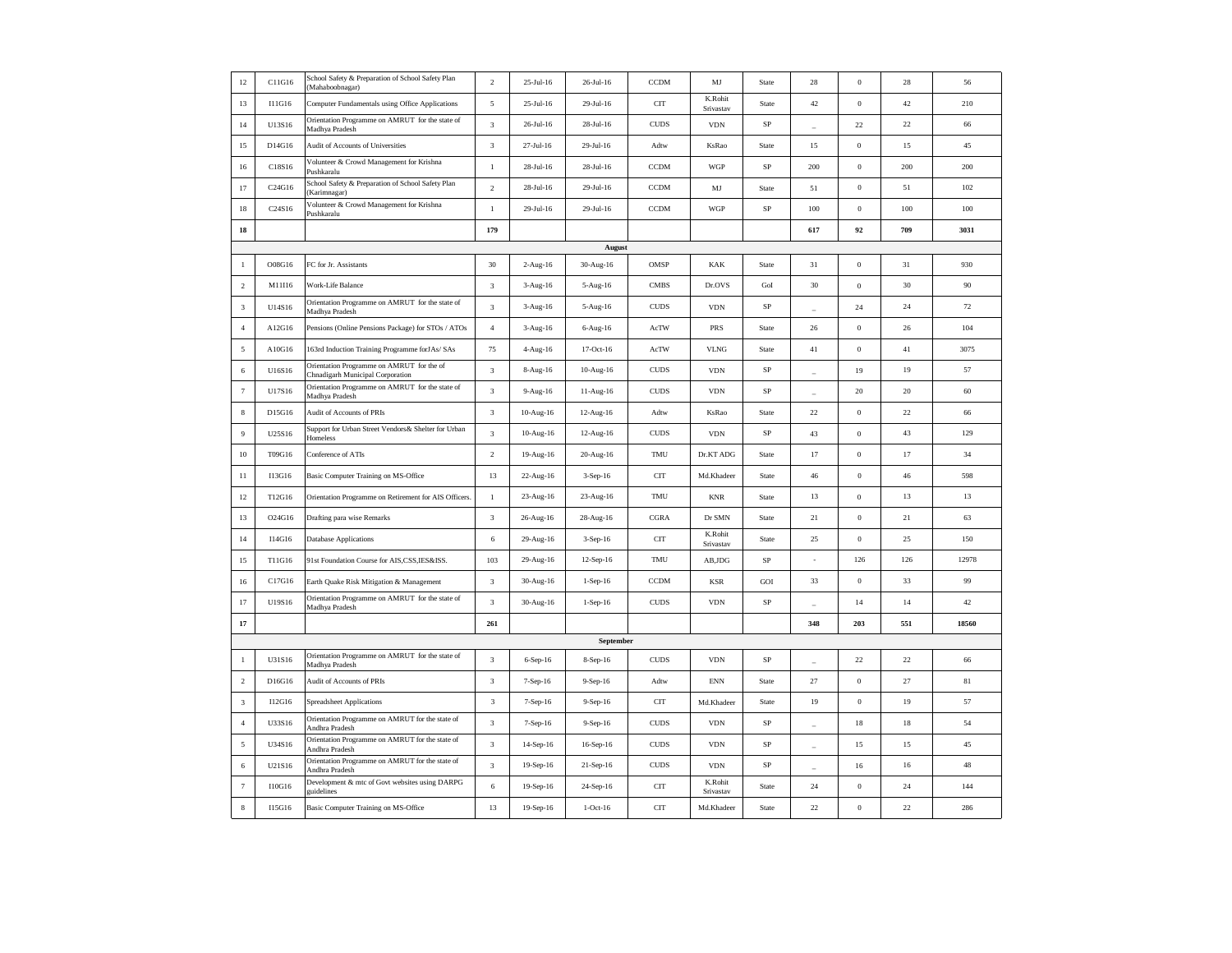| $\overline{9}$ | U46S16 | Orientation Programme on AMRUT for the state of<br>Telangana                                                  | 3                           | 20-Sep-16         | 22-Sep-16   | <b>CUDS</b>   | <b>VDN</b>                  | SP          | 30             | $\mathbf{0}$     | 30     | 90     |
|----------------|--------|---------------------------------------------------------------------------------------------------------------|-----------------------------|-------------------|-------------|---------------|-----------------------------|-------------|----------------|------------------|--------|--------|
| $10\,$         | U51G16 | Sexual Harassment of Women at Workplace Act, 2013<br>ToT                                                      | 5                           | 20-Sep-16         | 24-Sep-16   | <b>CUDS</b>   | <b>VDN</b>                  | State       | $10\,$         | $\boldsymbol{0}$ | $10\,$ | 50     |
| 11             | O21G16 | FC for Jr. Assistants                                                                                         | 31                          | 20-Sep-16         | 20-Oct-16   | OMSP          | <b>SVR</b>                  | State       | 37             | $\mathbf{0}$     | 37     | 1147   |
| 12             | M10G16 | Conflict Management                                                                                           | 3                           | 22-Sep-16         | 24-Sep-16   | <b>CMBS</b>   | Dr.OVS                      | State       | 14             | $\boldsymbol{0}$ | $14$   | $42\,$ |
| 13             | O19G16 | Training on noting and drafting skills for JAs in HoDs                                                        | 3                           | 22-Sep-16         | 24-Sep-16   | OMSP          | <b>SVR</b>                  | State       | 17             | $\boldsymbol{0}$ | 17     | 51     |
| 14             | U18S16 | Orientation Programme on AMRUT for the of<br>Chnadigarh Municipal Corporation                                 | 3                           | 26-Sep-16         | 28-Sep-16   | <b>CUDS</b>   | <b>VDN</b>                  | SP          | $\overline{a}$ | 26               | 26     | 78     |
| 15             | D17G16 | Works Audit                                                                                                   | $\sqrt{3}$                  | $27$ -Sep-16 $\,$ | 29-Sep-16   | Adtw          | $\mathop{\rm ENN}\nolimits$ | State       | 23             | $\boldsymbol{0}$ | 23     | 69     |
| 16             | M09G16 | Personal Effectiveness Skills                                                                                 | $\sqrt{3}$                  | 27-Sep-16         | 29-Sep-16   | <b>CMBS</b>   | Dr.OVS                      | State       | $20\,$         | $\,0\,$          | $20\,$ | $60\,$ |
| $17\,$         | U48S16 | Orientation Programme on AMRUT for the state of<br>Madhya Pradesh                                             | $\ensuremath{\mathfrak{Z}}$ | 27-Sep-16         | 29-Sep-16   | <b>CUDS</b>   | <b>VDN</b>                  | $\rm SP$    | ÷              | 11               | $11\,$ | 33     |
| 17             |        |                                                                                                               | 94                          |                   |             |               |                             |             | 243            | 108              | 351    | 2401   |
|                |        |                                                                                                               |                             |                   | October     |               |                             |             |                |                  |        |        |
| $\mathbf{1}$   | U39S16 | Orientatin Programme on National Urban Livelihood<br>Mission                                                  | 3                           | $4-Oct-16$        | $6$ -Oct-16 | <b>CUDS</b>   | <b>VDN</b>                  | SP          | 38             | $\boldsymbol{0}$ | 38     | 114    |
| $\sqrt{2}$     | I19G16 | Basic Computer Training on MS-Office                                                                          | 13                          | 17-Oct-16         | 29-Oct-16   | <b>CIT</b>    | Md.Khadeer                  | State       | 41             | $\,0\,$          | 41     | 533    |
| $_{3}$         | U40S16 | Orientation Programme on National Urban Livelihood<br>Mission (NULM)-DAY                                      | 3                           | 18-Oct-16         | 20-Oct-16   | <b>CUDS</b>   | <b>VDN</b>                  | $\rm SP$    | 25             | $\boldsymbol{0}$ | 25     | 75     |
| $\overline{4}$ | U47S16 | Orientation Programme on AMRUT for the state of<br>Telangana                                                  | 3                           | 18-Oct-16         | 20-Oct-16   | <b>CUDS</b>   | <b>VDN</b>                  | $\rm SP$    | 23             | $\boldsymbol{0}$ | 23     | 69     |
| 5              | U50S16 | Orientation Programme on AMRUT for the state of<br>Telangana                                                  | $\mathfrak z$               | 20-Oct-16         | 22-Oct-16   | <b>CUDS</b>   | <b>VDN</b>                  | $\rm SP$    | 24             | $\boldsymbol{0}$ | 24     | 72     |
| 6              | O31S16 | Two day workshop of BC&ST Welfare Dept. Officers                                                              | $\,2$                       | 24-Oct-16         | 25-Oct-16   | CGRA          | Dr.PS                       | State       | 205            | $\mathbf{0}$     | 205    | 410    |
| $\tau$         | U15S16 | Sensitization Programme on AMRUT for Elected<br>Representatives of Mpl. Corp., chanidgarh                     | $\ensuremath{\mathfrak{Z}}$ | 24-Oct-16         | 26-Oct-16   | <b>CUDS</b>   | <b>VDN</b>                  | $\rm SP$    | $\overline{a}$ | 14               | 14     | 42     |
| $\,$ 8 $\,$    | U49S16 | Orientation Programme on AMRUT for the state of<br>Telangana                                                  | $\mathfrak z$               | 24-Oct-16         | 26-Oct-16   | <b>CUDS</b>   | <b>VDN</b>                  | $\rm SP$    | 27             | $\boldsymbol{0}$ | 27     | $81\,$ |
| $\overline{9}$ | G25S16 | Workshop on Effective Implementation of RTI                                                                   | $\,2$                       | 27-Oct-16         | 28-Oct-16   | $_{\rm CGRA}$ | <b>KSR</b>                  | $\rm SP$    | 33             | $\boldsymbol{0}$ | 33     | 66     |
| 10             | U44S16 | Orientation Programme on National Urban Livelihood<br>Mission (NULM)-DAY                                      | 3                           | 27-Oct-16         | 29-Oct-16   | $\rm CUDS$    | <b>VDN</b>                  | $_{\rm SP}$ | 31             | $\,$ 0 $\,$      | 31     | 93     |
| 11             | C41S16 | Orientation on SDMP, Drought Manual & Field Study<br>of UNICEF                                                | $\mathbf{1}$                | 27-Oct-16         | 27-Oct-16   | <b>CCDM</b>   | $\mathbf{PS}$               | $\rm SP$    | 50             | $\,0\,$          | 50     | 50     |
| 12             | M15S16 | Training Programme on Administration, Finance &<br>Vigilance for Group A&B (JTS/STS) Level Officers of<br>GSI | 6                           | 31-Oct-16         | $5-Nov-16$  | <b>CMBS</b>   | Dr.OVS                      | SP          | 20             | $\boldsymbol{0}$ | 20     | 120    |
| 13             | O32S16 | Training to AMVIs                                                                                             | $20\,$                      | 31-Oct-16         | 19-Nov-16   | OMSP          | SVR                         | $\rm SP$    | 45             | $\boldsymbol{0}$ | $45\,$ | 900    |
| 13             |        |                                                                                                               | 65                          |                   |             |               |                             |             | 562            | 14               | 576    | 2625   |
|                |        |                                                                                                               |                             |                   | November    |               |                             |             |                |                  |        |        |
| $\overline{1}$ | C42I16 | Sanitation & Healthcare During Urban Disasters                                                                | 3                           | $1-Nov-16$        | $3-Nov-16$  | <b>CCDM</b>   | MJ                          | GoI         | 24             | $\theta$         | 24     | 72     |
| $\sqrt{2}$     | A18G16 | Pay Fixations                                                                                                 | $\overline{4}$              | $2-Nov-16$        | 5-Nov-16    | AcTW          | <b>VLNG</b>                 | State       | 29             | $\boldsymbol{0}$ | 29     | 116    |
| $\sqrt{3}$     | U55S16 | Training Programme on Water Supply for UDD Officer<br>of MP                                                   | $\mathfrak z$               | $3-Nov-16$        | $5-Nov-16$  | <b>CUDS</b>   | <b>VDN</b>                  | SP          | ÷              | 21               | 21     | 63     |
| $\sqrt{4}$     |        | 2 day workshop to SC Welfare Dept. Staff                                                                      | $\,2$                       | $4-Nov-16$        | 5-Nov-16    | OMSP          | Dr. PS                      | $\rm SP$    | 175            | $\,$ 0 $\,$      | 175    | 350    |
| 5              | T15S16 | Foundation Training Programme for ASOs of Central<br>Secretariat Services                                     | 77                          | 7-Nov-16          | $20-Ian-16$ | TMU           | KAK                         | $\rm SP$    | 80             |                  | 80     | 6160   |
| 6              | I20G16 | Refresher Computer Training to JAs                                                                            | 3                           | 7-Nov-16          | 9-Nov-16    | <b>CIT</b>    | Md.Khadeer                  | State       | 36             | $\bf{0}$         | 36     | 108    |
| $\tau$         | C19I16 | ToT on Urban Disasters                                                                                        | 5                           | 7-Nov-16          | $11-Nov-16$ | CCDM          | MJ                          | GoI         | 16             | $\,0\,$          | 16     | 80     |
| $\,$ 8 $\,$    | G15S16 | Workshop on Best Practices & Success Stories on RTI                                                           | $\sqrt{2}$                  | 8-Nov-16          | 9-Nov-16    | CGRA          | <b>KSR</b>                  | SP          | 24             | $\mathbf{0}$     | 24     | 48     |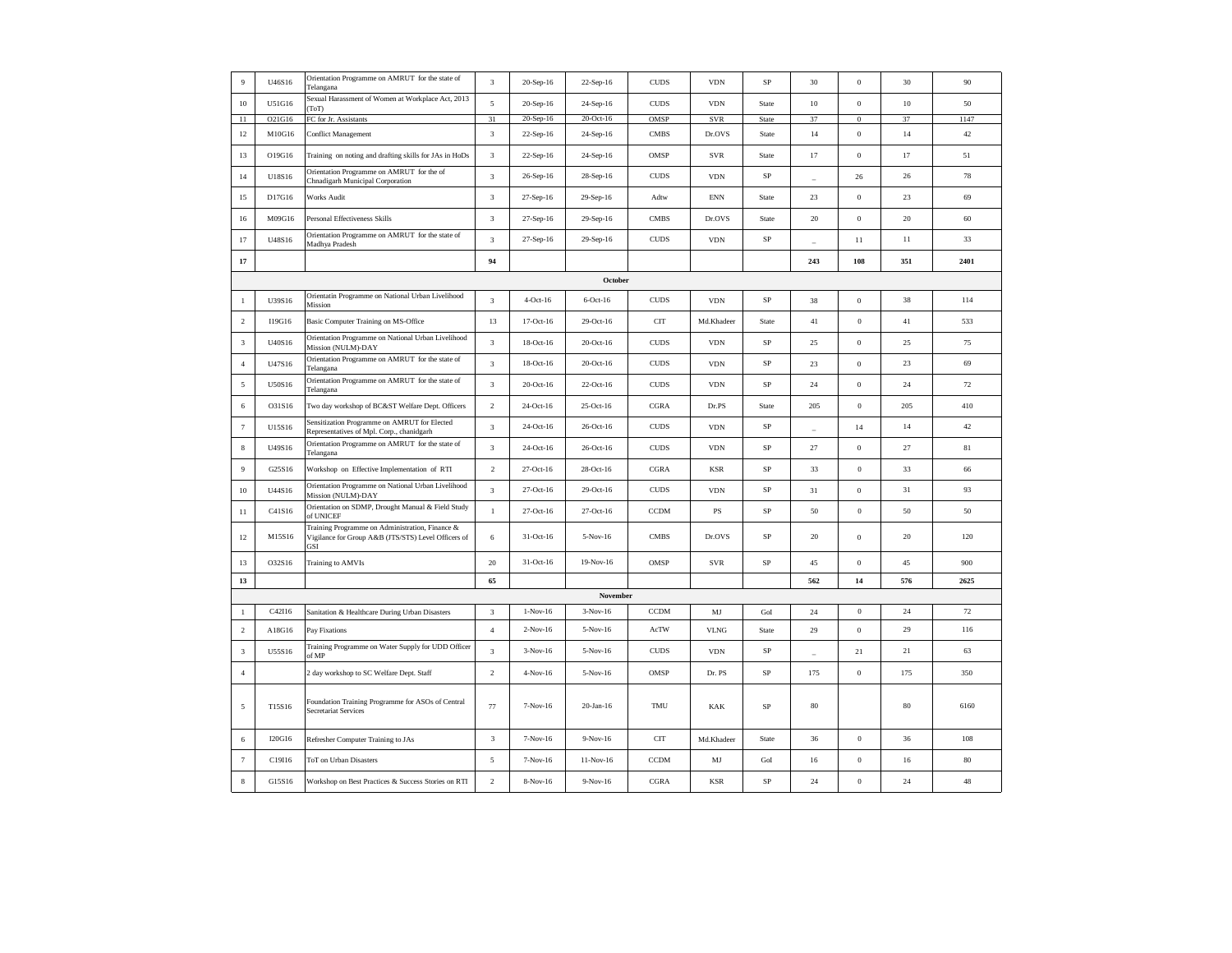| $\overline{9}$ | U57S16 | Orientation Programme on National Urban Livelihood<br>Mission (NULM)-DAY                                          | 3              | 8-Nov-16          | $10-Nov-16$ | <b>CUDS</b> | <b>VDN</b>           | SP          | 33                       | $\boldsymbol{0}$ | 33             | 99     |
|----------------|--------|-------------------------------------------------------------------------------------------------------------------|----------------|-------------------|-------------|-------------|----------------------|-------------|--------------------------|------------------|----------------|--------|
| 10             | U58S16 | Training Programme on Water Supply for UDD Officer<br>of MP                                                       | 3              | $9-Nov-16$        | 11-Nov-16   | <b>CUDS</b> | <b>VDN</b>           | SP          | $\overline{a}$           | 20               | 20             | 60     |
| 11             | U59S16 | Training Programme on Project Management for<br>Officers of Chandigarh Mpl. Corp.                                 | $\sqrt{3}$     | 9-Nov-16          | 11-Nov-16   | <b>CUDS</b> | <b>VDN</b>           | $\rm SP$    | $\overline{\phantom{a}}$ | 15               | 15             | 45     |
| 12             | I17G16 | Spreadsheet Applications                                                                                          | $\mathbf{3}$   | 15-Nov-16         | 17-Nov-16   | <b>CIT</b>  | Sridevi. A           | State       | $\sqrt{28}$              | $\,0\,$          | 28             | 84     |
| 13             | A20G16 | Orientation Training Programme for (Newly<br>Promoted)STOs                                                        | $\sqrt{5}$     | $15-Nov-16$       | 19-Nov-16   | AcTW        | <b>VLNG</b>          | State       | $34\,$                   | $\,0\,$          | 34             | 170    |
| 14             | G26S16 | Workshop on Effective Implementation of RTI                                                                       | $\mathfrak{D}$ | 16-Nov-16         | 17-Nov-16   | CGRA        | KSR                  | SP          | 39                       | $\mathbf{0}$     | 39             | 78     |
| 15             | U62S16 | Orientation Programme on National Urban Livelihood<br>Mission (NULM)-DAY                                          | $\mathfrak z$  | 16-Nov-16         | 18-Nov-16   | $\rm CUDS$  | <b>VDN</b>           | $\rm SP$    | 30                       | $\,0\,$          | 30             | $90\,$ |
| $16$           | U66S16 | Training Programme on e- Governance and IT<br>Applications for UDD Officer of MP                                  | $\mathbf{3}$   | 17-Nov-16         | 19-Nov-16   | <b>CUDS</b> | <b>VDN</b>           | $\rm SP$    | $\overline{a}$           | 9                | $\overline{9}$ | $27\,$ |
| 17             | A16G16 | 164th Induction Training Programme for Junior<br><b>Accountants / Senior Accountants</b>                          | 75             | 17-Nov-16         | 30-Jan-17   | AcTW        | YS                   | State       | 41                       | $\boldsymbol{0}$ | 41             | 3075   |
| $18\,$         | I36S16 | U-Dise Technical Residential Workshop (RVM)                                                                       | 3              | 21-Nov-16         | 23-Nov-16   | <b>CIT</b>  | Sridevi. A           | SP          | 62                       | $\,0\,$          | 62             | 186    |
| 19             | D22G16 | Promotion Linked Training for Newly Promoted DAOs                                                                 | 6              | 21-Nov-16         | 26-Nov-16   | Adtw        | <b>ENN</b>           | State       | 22                       | $\boldsymbol{0}$ | 22             | 132    |
| 20             | I22G16 | Basic Computer Training on MS-Office                                                                              | 13             | 21-Nov-16         | $3-Dec-16$  | <b>CIT</b>  | Md.Khadeer           | State       | 31                       | $\,0\,$          | 31             | 403    |
| 21             | U67S16 | Training Programme on Municipal Resources<br>Mobilization for UDD Officer of MP                                   | 3              | 23-Nov-16         | 25-Nov-16   | <b>CUDS</b> | <b>VDN</b>           | SP          | $\overline{\phantom{a}}$ | 11               | 11             | 33     |
| 22             | C24I16 | Change of Cropping Pattern for Climate Change<br>Adaptation                                                       | 3              | 24-Nov-16         | 26-Nov-16   | <b>CCDM</b> | $\mathbf{PS}$        | GOI         | 24                       | $\,0\,$          | 24             | $72\,$ |
| 23             | U68S16 | Training Programme on Administrative Efficiency and<br>Reforms for Officer of Chandigarh Municipal<br>Corporation | 3              | 24-Nov-16         | 26-Nov-16   | <b>CUDS</b> | <b>VDN</b>           | <b>SP</b>   |                          | 26               | 26             | 78     |
| 24             | I37G16 | Training to MIS Co-ordinators on Digital Classes<br>(RVM)                                                         | $\mathfrak{D}$ | 25-Nov-16         | 26-Nov-16   | <b>CIT</b>  | S.Radhika            | SP          | $40\,$                   | $\mathbf{0}$     | 40             | 80     |
| 25             | U71S16 | Training Programme on Computer Skills for UDD<br>Officer of MP                                                    | 3              | 28-Nov-16         | 30-Nov-16   | <b>CUDS</b> | <b>VDN</b>           | SP          | $\overline{\phantom{a}}$ | 16               | 16             | 48     |
| 26             | D23G16 | <b>Induction Training for Junior Auditors</b>                                                                     | 122            | 28-Nov-16         | 27-Mar-17   | Adtw        | KsRao                | State       | 34                       | $\boldsymbol{0}$ | 34             | 4148   |
|                |        |                                                                                                                   |                |                   |             |             |                      |             |                          |                  |                |        |
| 26             |        |                                                                                                                   | 357            |                   |             |             |                      |             | 802                      | 118              | 920            | 15905  |
|                |        |                                                                                                                   |                |                   | December    |             |                      |             |                          |                  |                |        |
| 1              | C45I16 | Sanitation & Healthcare During Urban Disasters                                                                    | 3              | $1$ -Dec-16       | 3-Dec-16    | CCDM        | MJ                   | GoI         | 16                       | $\,0\,$          | $16$           | $48\,$ |
| $\overline{2}$ | T16I16 | EOT                                                                                                               | 5              | 5-Dec-16          | 9-Dec-16    | TMU         | <b>KNR</b>           | GOI         | 16                       |                  | 16             | 80     |
| $\mathbf{3}$   | U63S16 | Orientation Programme on National Urban Livelihood<br>Mission (NULM)-DAY                                          | 3              | 6-Dec-16          | 8-Dec-16    | <b>CUDS</b> | <b>VDN</b>           | SP          | $30\,$                   | $\boldsymbol{0}$ | 30             | 90     |
| $\overline{4}$ | D20I16 | Taxation in Local Government and Audit                                                                            | 3              | 6-Dec-16          | 8-Dec-16    | Adtw        | KsRao                | GoI         | $24\,$                   | $\boldsymbol{0}$ | 24             | 72     |
| $\mathfrak{s}$ | D20I16 | Taxation in Local Government and Audit                                                                            | 3              | 6-Dec-16          | 8-Dec-16    | Adtw        | KsRao                | GoI         | 23                       | $\boldsymbol{0}$ | 23             | 69     |
| 6              | I38G16 | Basic Computer Training on MS-Office                                                                              | 13             | $12$ -Dec-16 $\,$ | 24-Dec-16   | <b>CIT</b>  | Md.Khadeer           | State       | 26                       | $\,0\,$          | 26             | 338    |
| $\tau$         | G27S16 | Workshop on Effective Implementation of RTI                                                                       | $\mathfrak{D}$ | 14-Dec-16         | 15-Dec-16   | CGRA        | Dr SMN               | $_{\rm SP}$ | $11\,$                   | $\,0\,$          | $11\,$         | $22\,$ |
| $\,$ 8 $\,$    | A21G16 | payments, New Pension Scheme, Income Tax &<br>Jploads for Supdts. / S.A.s                                         | $\sqrt{4}$     | 14-Dec-16         | 17-Dec-16   | AcTW        | YS                   | State       | 33                       | $\,$ 0 $\,$      | 33             | 132    |
| 9              | U72S16 | Orientation Programme on National Urban Health<br>Mission (NUHM)                                                  | $\sqrt{4}$     | 14-Dec-16         | 17-Dec-16   | $\rm CUDS$  | <b>VDN</b>           | $_{\rm SP}$ | 59                       | $\,0\,$          | 59             | 236    |
| 10             | I24G16 | <b>Spreadsheet Applications</b>                                                                                   | 3              | 15-Dec-16         | 17-Dec-16   | <b>CIT</b>  | K.Rohit<br>Srivastav | State       | 20                       | $\,0\,$          | $20\,$         | 60     |
| 11             | U41I16 | Urban Health Issues - Causes Consequences & Likely<br>Strategies                                                  | 3              | 15-Dec-16         | 17-Dec-16   | <b>CUDS</b> | <b>VDN</b>           | GOI         | 30                       | $\boldsymbol{0}$ | 30             | 90     |
| 12             | C46G16 | School Safety & Preparation of School Safety Plan                                                                 | $\overline{2}$ | 16-Dec-16         | 17-Dec-16   | <b>CCDM</b> | MJ                   | State       | 50                       | $\mathbf{0}$     | 50             | 100    |
| 13             | U12S16 | Orientation Programme on AMRUT for the state of<br>Andhra Pradesh                                                 | 3              | 19-Dec-16         | 21-Dec-16   | <b>CUDS</b> | <b>VDN</b>           | $_{\rm SP}$ |                          | 16               | 16             | $48\,$ |
| 14             | U73S16 | Orientation Programme on National Urban Health<br><b>Mission (NUHM)</b>                                           | $\overline{4}$ | 19-Dec-16         | 22-Dec-16   | $\rm CUDS$  | <b>VDN</b>           | SP          | 33                       | $\boldsymbol{0}$ | 33             | 132    |
| 15             | A17G16 | Orientation Training Programme for (Newly Promoted)<br>ATO <sub>s</sub>                                           | $\overline{5}$ | 19-Dec-16         | 23-Dec-16   | AcTW        | YS                   | State       | 22                       | $\boldsymbol{0}$ | 22             | 110    |
| 16             | A24S16 | "Safety and Security of Women" for CDPOs, ACDPOs<br>& W&CWOs (WD&CW Dept.)                                        | $\,$ 6 $\,$    | 19-Dec-16         | 24-Dec-16   | AcTW        | YS                   | $\rm SP$    | 33                       | $\,0\,$          | 33             | 198    |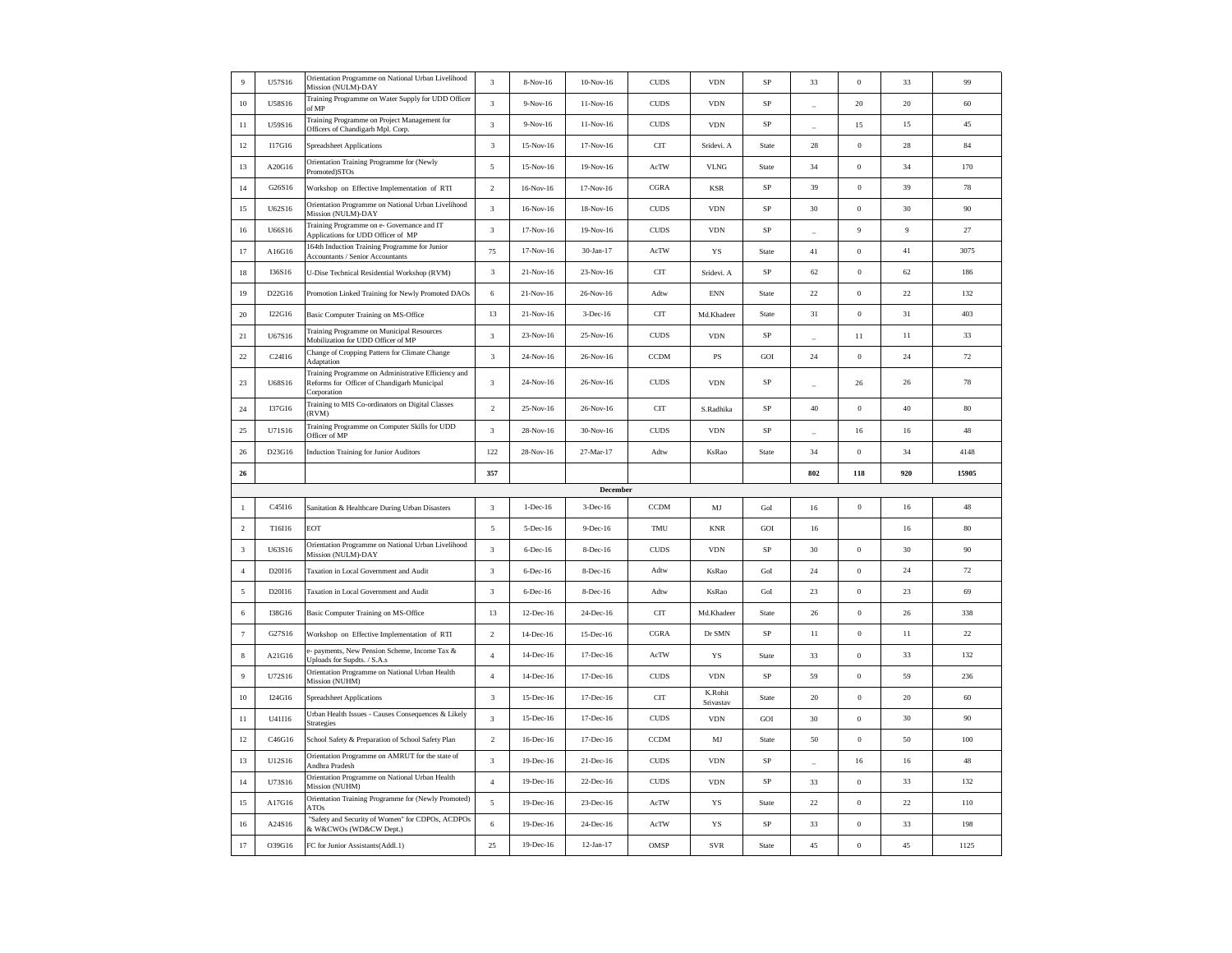| 18             | G28S16 | Workshop on Best Practices & Success Stories on RTI                                                                                                                     | $\overline{c}$          | 20-Dec-16  | 21-Dec-16      | <b>CGRA</b>  | Dr SMN                      | SP          | 24             | $\boldsymbol{0}$ | 24             | $48\,$   |
|----------------|--------|-------------------------------------------------------------------------------------------------------------------------------------------------------------------------|-------------------------|------------|----------------|--------------|-----------------------------|-------------|----------------|------------------|----------------|----------|
| 19             | C49G16 | School Safety & Preparation of School Safety Plan                                                                                                                       | $\sqrt{2}$              | 20-Dec-16  | 21-Dec-16      | CCDM         | MJ                          | State       | $46\,$         | $\,0\,$          | $46\,$         | $92\,$   |
| 20             | U41I16 | Gender - Sexual Harassment of Women at workplace<br>Act, 2013                                                                                                           | 3                       | 20-Dec-16  | 22-Dec-16      | <b>CUDS</b>  | <b>VDN</b>                  | GOI         | $\sqrt{28}$    | $\boldsymbol{0}$ | $\sqrt{28}$    | $\bf 84$ |
| 21             | U64S16 | Monitoring & Evaluation of NULM Programmes                                                                                                                              | 3                       | 20-Dec-16  | 22-Dec-16      | <b>CUDS</b>  | <b>VDN</b>                  | SP          | $18\,$         | $\boldsymbol{0}$ | 18             | 54       |
| 22             | A22G16 | Pensions, New Pension Scheme                                                                                                                                            | $\sqrt{4}$              | 20-Dec-16  | 23-Dec-16      | AcTW         | <b>VLNG</b>                 | State       | 43             | $\boldsymbol{0}$ | 43             | 172      |
| $23\,$         | U74S16 | Orientation Programme on National Urban Health<br>Mission (NUHM)                                                                                                        | $\overline{4}$          | 20-Dec-16  | 23-Dec-16      | ${\rm CUDS}$ | <b>VDN</b>                  | $_{\rm SP}$ | $23\,$         | $\boldsymbol{0}$ | 23             | $92\,$   |
| $\sqrt{24}$    | M13G16 | Conflict Management                                                                                                                                                     | $\sqrt{3}$              | 21-Dec-16  | 23-Dec-16      | <b>CMBS</b>  | Dr.OVS                      | State       | 15             | $\,0\,$          | 15             | $45\,$   |
| 25             | U43S16 | Orientation Programme on AMRUT for the state of<br>Andhra Pradesh                                                                                                       | 3                       | 22-Dec-16  | 24-Dec-16      | <b>CUDS</b>  | <b>VDN</b>                  | SP          |                | 19               | 19             | 57       |
| 26             | C50G16 | School Safety & Preparation of School Safety Plan                                                                                                                       | $\overline{2}$          | 27-Dec-16  | 28-Dec-16      | <b>CCDM</b>  | MJ                          | State       | 20             | $\,0\,$          | 20             | 40       |
| 27             | U30S16 | Orientation Programme on AMRUT for the state of<br>Andhra Pradesh                                                                                                       | 3                       | 27-Dec-16  | 29-Dec-16      | <b>CUDS</b>  | <b>VDN</b>                  | SP          | ÷              | 15               | 15             | 45       |
| 28             | U53S16 | Training Programme on Municipal Resources<br>Mobilization for MA&UD Officer of TS                                                                                       | $\sqrt{3}$              | 27-Dec-16  | 29-Dec-16      | CUDS         | <b>VDN</b>                  | $\rm SP$    | 22             | $\boldsymbol{0}$ | $22\,$         | 66       |
| 29             | U75S16 | Orientation Programme on National Urban Health<br>Mission (NUHM)                                                                                                        | $\sqrt{4}$              | 27-Dec-16  | 30-Dec-16      | ${\rm CUDS}$ | <b>VDN</b>                  | $\rm SP$    | $41\,$         | $\,$ 0 $\,$      | $41\,$         | 164      |
| 30             | M12G16 | Personal Effectiveness Skills                                                                                                                                           | $\sqrt{3}$              | 28-Dec-16  | 30-Dec-16      | <b>CMBS</b>  | Dr.OVS                      | State       | 20             | $\,$ 0 $\,$      | 20             | $60\,$   |
| 31             | C51G16 | Community Based Disaster Risk Management                                                                                                                                | 3                       | 28-Dec-16  | 30-Dec-16      | CCDM         | PS                          | State       | 21             | $\,0\,$          | 21             | 63       |
| 32             | U38I16 | Waste to Wealth - exploring Technical issues in Indian<br>cities                                                                                                        | 3                       | 28-Dec-16  | 30-Dec-16      | <b>CUDS</b>  | <b>VDN</b>                  | GOI         | 24             | $\bf{0}$         | 24             | 72       |
| 33             | U65S16 | Monitoring & Evaluation of NULM Programmes                                                                                                                              | $\sqrt{3}$              | 28-Dec-16  | 30-Dec-16      | CUDS         | <b>VDN</b>                  | $_{\rm SP}$ | 19             | $\,0\,$          | 19             | 57       |
| 34             | U45S16 | Orientation Programme on AMRUT for the state of<br>Andhra Pradesh                                                                                                       | $\sqrt{3}$              | 28-Dec-16  | 30-Dec-16      | <b>CUDS</b>  | <b>VDN</b>                  | $_{\rm SP}$ |                | $16\,$           | $16$           | $48\,$   |
| 35             | O16G16 | Training on Service Matters                                                                                                                                             | 3                       | 28-Dec-16  | 30-Dec-16      | OMSP         | <b>KJMG</b>                 | State       | 64             | $\boldsymbol{0}$ | 64             | 192      |
|                |        |                                                                                                                                                                         |                         |            |                |              |                             |             |                |                  |                |          |
| 36             | G45S16 | Training on Land related matters to IPS Officers                                                                                                                        | $\overline{\mathbf{3}}$ | 29-Dec-16  | 31-Dec-16      | CGRA         | Dr.PS                       | SP          | $\overline{2}$ | $\,0\,$          | $\overline{2}$ | 6        |
| 36             |        |                                                                                                                                                                         | 148                     |            |                |              |                             |             | 901            | 66               | 967            | 4407     |
|                |        |                                                                                                                                                                         |                         |            | <b>January</b> |              |                             |             |                |                  |                |          |
| $\mathbf{1}$   | U56S16 | Training Programme on Municipal Resources<br>Mobilization for MA&UD Officer of TS                                                                                       | $\sqrt{3}$              | $2-Jan-17$ | $4-Jan-17$     | <b>CUDS</b>  | $\ensuremath{\mathrm{VDN}}$ | $\rm SP$    | $27\,$         | $\boldsymbol{0}$ | 27             | 81       |
| $\overline{2}$ | I42G16 | U-Dise Technical Residential Workshop (RVM)                                                                                                                             | $\sqrt{4}$              | 2-Jan-17   | 5-Jan-17       | <b>CIT</b>   | AH Balasree                 | $\rm SP$    | 67             | $\,0\,$          | 67             | 268      |
| $\mathbf{3}$   | A25S16 | "Safety and Security of Women" for CDPOs, ACDPOs<br>& W&CWOs (WD&CW Dept.)                                                                                              | $\sqrt{6}$              | $2-Jan-17$ | $7-Jan-17$     | AcTW         | YS                          | SP          | 47             | $\boldsymbol{0}$ | 47             | 282      |
| $\overline{4}$ | C16G16 | School Safety & Preparation of School Safety Plan                                                                                                                       | $\overline{2}$          | $3-Jan-17$ | 4-Jan-17       | <b>CCDM</b>  | MJ                          | State       | 29             | $\,0\,$          | 29             | 58       |
| $\sqrt{5}$     | U76S16 | Orientation Programme on National Urban Health<br>Mission (NUHM)                                                                                                        | $\sqrt{4}$              | $3-Ian-17$ | $6 - Jan - 17$ | <b>CUDS</b>  | <b>VDN</b>                  | $\rm SP$    | 51             | $\boldsymbol{0}$ | 51             | 204      |
| 6              | T17I16 | <b>ELT</b>                                                                                                                                                              | 5                       | $3-Jan-17$ | $7-Jan-17$     | TMU          | <b>KNR</b>                  | GOI         | 12             |                  | 12             | 60       |
| $\tau$         | G17S16 | egal Awareness for Administration                                                                                                                                       | 3                       | $3-Jan-17$ | 3-Mar-17       | CGRA         | Dr. RM                      | State       | 15             | $\,0\,$          | 15             | 45       |
| 8              | U05S16 | Monitoring & Evaluation of NULM Programmes                                                                                                                              | 3                       | $4-Jan-17$ | 6-Jan-17       | <b>CUDS</b>  | <b>VDN</b>                  | SP          | 25             | $\boldsymbol{0}$ | 25             | 75       |
| 9              | D25G16 | Audit of Accounts of ULBs                                                                                                                                               | 3                       | 5-Jan-17   | $7 - Jan - 17$ | Adtw         | $\mathop{\rm ENN}\nolimits$ | State       | 28             | $\bf{0}$         | 28             | 84       |
| $10\,$         | I32G16 | Refresher Computer Training to Jas                                                                                                                                      | 3                       | 5-Jan-17   | $7-Jan-17$     | <b>CIT</b>   | S.Radhika                   | State       | 37             | $\boldsymbol{0}$ | 37             | 111      |
| 11             | U54S16 | Training Programme on Administrative Efficiency and<br>Reforms for for MA&UD Officer of TS                                                                              | 3                       | 5-Jan-17   | $7-Jan-17$     | <b>CUDS</b>  | <b>VDN</b>                  | $\rm SP$    | 17             | $\boldsymbol{0}$ | 17             | 51       |
| $12\,$         |        | Impact Analysis of training for Women Development<br>& Child Welfare department CDPOs / Supervisors &<br>Anganwadi workers under ITP Project sponsored by<br>DoP&T, GoI | $\mathbf{1}$            | 5-Jan-17   |                | <b>CMBS</b>  | Dr.OVS                      | <b>SP</b>   | 150            | $\boldsymbol{0}$ | 150            | 150      |
| 13             | U06S16 | Orientation Programme on National Urban Livelihood<br>Mission                                                                                                           | $\mathbf{3}$            | 9-Jan-17   | 11-Jan-17      | ${\rm CUDS}$ | <b>VDN</b>                  | ${\rm SP}$  | $25\,$         | $\,$ 0 $\,$      | $25\,$         | 75       |
| 14             | A19G16 | Workshop on Audit Paras (Prevention & Attention) *<br>Training Programme on Administrative Efficiency and                                                               | $\sqrt{2}$              | 9-Jan-17   | $10-Jan-17$    | AcTW         | YS                          | State       | 79             | $\boldsymbol{0}$ | 79             | 158      |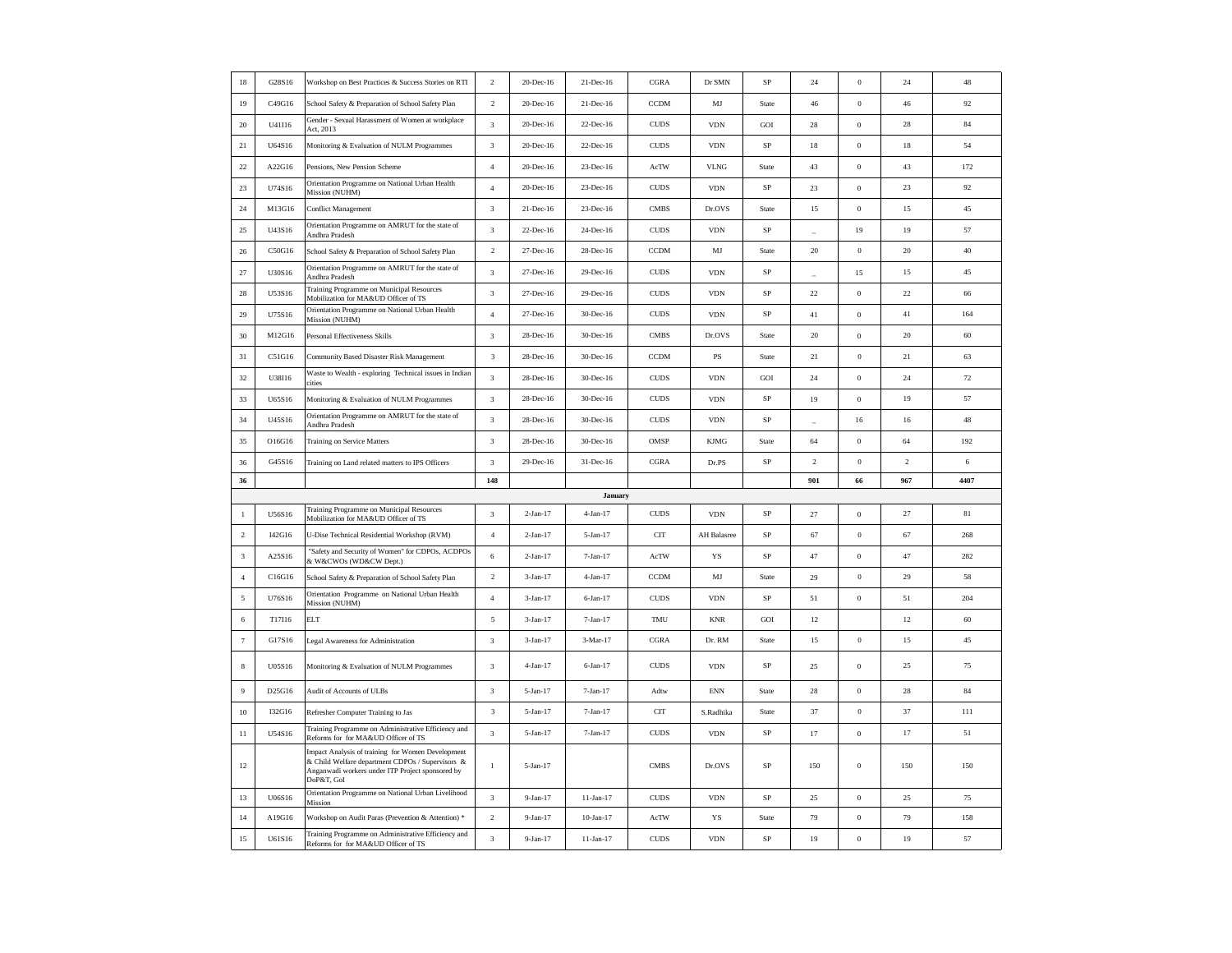| 16       | U79S16 | Orientation Programme on National Urban Health<br>Mission (NUHM)                                                                                                       | $\overline{4}$ | $9-Jan-17$      | 12-Jan-17       | <b>CUDS</b> | <b>VDN</b>                      | SP           | 30          | $\,0\,$          | 30          | 120 |
|----------|--------|------------------------------------------------------------------------------------------------------------------------------------------------------------------------|----------------|-----------------|-----------------|-------------|---------------------------------|--------------|-------------|------------------|-------------|-----|
| $17\,$   | U78I16 | Capacity Enhancement Programme on Urban Planning<br>for Newly Recruited Town Planning Staff                                                                            | $\sqrt{3}$     | $10-Jan-17$     | $12-Jan-17$     | CUDS        | <b>VDN</b>                      | GOI          | 23          | $\,0\,$          | 23          | 69  |
| 18       | U77I16 | Urban Flooding in view of City Expansion                                                                                                                               | $\mathbf{3}$   | $10$ -Jan- $17$ | $12$ -Jan-17    | <b>CUDS</b> | <b>VDN</b>                      | GOI          | 19          | $\boldsymbol{0}$ | 19          | 57  |
| 19       |        | Impact Analysis of training for Women Development<br>& Child Welfare department Anganwadi workers<br>under ITP Project sponsored by DoP&T, GoI                         | $\mathbf{1}$   | $10-Jan-17$     |                 | <b>CMBS</b> | Dr.OVS                          | SP           | 150         | $\Omega$         | 150         | 150 |
| $20\,$   | C46G16 | School Safety & Preparation of School Safety Plan                                                                                                                      | $\overline{c}$ | 16-Jan-17       | $17$ -Jan- $17$ | <b>CCDM</b> | MJ                              | State        | 49          | $\boldsymbol{0}$ | $49\,$      | 98  |
| $21\,$   | D26G16 | Preparation for Audit for Exectuive Officers                                                                                                                           | 3              | 16-Jan-17       | 18-Jan-17       | Adtw        | $\mathop{\rm ENN}\nolimits$     | State        | $42\,$      | $\,0\,$          | 42          | 126 |
| $22\,$   | G35S16 | RTI Training for Indian Air Force Personnel                                                                                                                            | $\sqrt{3}$     | 16-Jan-17       | 18-Jan-17       | CGRA        | <b>GJR</b>                      | SP           | 15          | $\boldsymbol{0}$ | 15          | 45  |
| $23\,$   | D31G16 | Refresher Training for Senior Auditors                                                                                                                                 | 6              | 16-Jan-17       | 21-Jan-17       | Adtw        | <b>ENN</b>                      | State        | 24          | $\boldsymbol{0}$ | 24          | 144 |
| 24       | I18G16 | Database Desiggn & Implementation using RDBMS                                                                                                                          | 6              | 16-Jan-17       | 21-Jan-17       | <b>CIT</b>  | S.Radhika                       | State        | 28          | $\boldsymbol{0}$ | 28          | 168 |
| $25\,$   | A26S16 | 'Safety and Security of Women" for CDPOs, ACDPOs<br>& W&CWOs (WD&CW Dept.)                                                                                             | 6              | 16-Jan-17       | 21-Jan-17       | AcTW        | YS                              | SP           | 49          | $\mathbf{0}$     | 49          | 294 |
| 26       | I40G16 | Basic Computer Training on MS-Office                                                                                                                                   | 13             | 16-Jan-17       | 28-Jan-17       | <b>CIT</b>  | AH Balasree                     | State        | 42          | $\boldsymbol{0}$ | 42          | 546 |
| 27       | G37S16 | ISTM Section Officers/U/.S. field training program                                                                                                                     | 70             | $16$ -Jan- $17$ | 24-Mar-17       | CGRA        | Dr.PS                           | <b>SP</b>    | $\,$ 6 $\,$ | $\Omega$         | $\,$ 6 $\,$ | 420 |
| 28       | I43G16 | U-Dise Technical Residential Workshop (RVM)                                                                                                                            | $\overline{c}$ | $18$ -Jan- $17$ | 19-Jan-17       | <b>CIT</b>  | Md.Khadeer                      | SP           | 34          | $\,0\,$          | 34          | 68  |
| 29       | G10S16 | <b>TOT ITP</b>                                                                                                                                                         | $\sqrt{2}$     | $18$ -Jan- $17$ | $19-Jan-17$     | <b>CGRA</b> | Dr.PS                           | SP           | 17          | $\boldsymbol{0}$ | 17          | 34  |
| 30       | M18G16 | Communication and Presentation Skills                                                                                                                                  | 3              | $18$ -Jan- $17$ | $20-Jan-17$     | <b>CMBS</b> | Dr.OVS                          | State        | 26          | $\mathbf{0}$     | 26          | 78  |
| 31       | M19G16 | Education - Enhancing and Sustaining the Quality of<br>Education                                                                                                       | 3              | $18$ -Jan- $17$ | $20$ -Jan-17    | <b>CMBS</b> | Dr.OVS                          | State        | 32          | $\boldsymbol{0}$ | 32          | 96  |
| 32       | O14G16 | Training on Conduct Rules and Disciplinary Procedures                                                                                                                  | $\mathbf{3}$   | $18$ -Jan- $17$ | $20-Ian-17$     | <b>OMSP</b> | <b>KAK</b>                      | State        | 33          | $\theta$         | 33          | 99  |
| 33       | U80S16 | Orientation Programme on National Urban Health<br>Mission (NUHM)                                                                                                       | $\sqrt{4}$     | 18-Jan-17       | 21-Jan-17       | $\rm CUDS$  | <b>VDN</b>                      | SP           | 45          | $\mathbf{0}$     | $45\,$      | 180 |
| 34       | D27G16 | Preparation for Audit for Exectuive Officers                                                                                                                           | 3              | $19-Jan-17$     | $21-Jan-17$     | Adtw        | $\mathop{\rm ENN}\nolimits$     | State        | 37          | $\boldsymbol{0}$ | 37          | 111 |
| 35       | U81I16 | Capacity Enhancement Programme on Urban Planning<br>or Newly Recruited Town Planning Staff                                                                             | 3              | 19-Jan-17       | $21-Jan-17$     | $\rm CUDS$  | <b>VDN</b>                      | $_{\rm GOI}$ | 21          | $\,0\,$          | 21          | 63  |
| 36       | U26G16 | Training on Noting & Drafting Skills for ULBs<br>Batch-I)                                                                                                              | 3              | 19-Jan-17       | 21-Jan-17       | OMSP        | SVR                             | State        | 43          | $\mathbf{0}$     | 43          | 129 |
| 37       | U26G16 | Training on Noting & Drafting Skills for ULBs<br>(Batch-II)                                                                                                            | $\sqrt{3}$     | 19-Jan-17       | 21-Jan-17       | OMSP        | KAK                             | State        | 43          | $\,0\,$          | 43          | 129 |
| 38       |        | Impact Analysis of training for Women Development<br>& Child Welfare department Anganwadi workers<br>under ITP Project sponsored by DoP&T, GoI                         | $\mathbf{1}$   | 19-Jan-17       |                 | <b>CMBS</b> | Dr.OVS                          | SP           | 149         | $\,0\,$          | 149         | 149 |
| 39       |        | Impact Analysis of training for BC welfaere, Social<br>welfare & Tribal welfare departments HWOs under ITP<br>Project sponsored by DoP&T, GoI                          | $\mathbf{1}$   | 21-Jan-17       |                 | <b>CMBS</b> | Dr.OVS                          | SP           | 41          | $\Omega$         | 41          | 41  |
| $40\,$   | M14G16 | <b>Conflict Management</b>                                                                                                                                             | 3              | 23-Jan-17       | 25-Jan-17       | <b>CMBS</b> | Dr.OVS                          | State        | 16          | $\mathbf{0}$     | 16          | 48  |
| 41       | M20G16 | Consumer Rights - Awareness & Redressal of<br>Grievances                                                                                                               | 3              | 23-Jan-17       | 25-Jan-17       | <b>CMBS</b> | Dr.OVS                          | State        | 19          | $\,0\,$          | 19          | 57  |
| $42\,$   | A13G16 | Scrutiny of Bills and PD Accounts                                                                                                                                      | $\sqrt{3}$     | 23-Jan-17       | 25-Jan-17       | AcTW        | <b>VLNG</b>                     | State        | 33          | $\mathbf{0}$     | 33          | 99  |
| 43       | A27G16 | Income Tax & IT Uploads                                                                                                                                                | 3              | 23-Jan-17       | 25-Jan-17       | AcTW        | YS                              | State        | 24          | $\mathbf{0}$     | 24          | 72  |
| $44\,$   | C15G16 | <b>Basic Course on Disaster Management</b>                                                                                                                             | $\sqrt{3}$     | 23-Jan-17       | 25-Jan-17       | <b>CCDM</b> | MJ                              | State        | 20          | $\boldsymbol{0}$ | $20\,$      | 60  |
| 45       | O40G16 | FC for Jr. Assistants (Addl. 2)                                                                                                                                        | 30             | 23-Jan-17       | 21-Feb-17       | OMSP        | <b>KAK</b>                      | State        | 30          | $\mathbf{0}$     | 30          | 900 |
| 46       |        | Impact Analysis of training for BC welfaere, Social<br>welfare & Tribal welfare departments Cooks, Kamaties<br>& Watchman under ITP Project sponsored by DoP&T,<br>GoI | $\mathbf{1}$   | 24-Jan-17       |                 | <b>CMBS</b> | Dr.OVS                          | SP           | 73          | $\boldsymbol{0}$ | 73          | 73  |
| 47       | M38G16 | Improving Communication Skills for Training<br>Assistants                                                                                                              | $\,1\,$        | 27-Jan-17       |                 | <b>CMBS</b> | Dr.OVS                          | State        | 13          | $\,0\,$          | 13          | 13  |
| $\rm 48$ | M38G16 | Improving Communication Skills for Office<br>Subordinates                                                                                                              | $\mathbf{1}$   | 28-Jan-17       |                 | <b>CMBS</b> | $\mathop{\rm Dr. OVS}\nolimits$ | State        | 11          | $\mathbf{0}$     | $11\,$      | 11  |
| 49       | U84S16 | Training Programme on Accounting for UDD Officers<br>of MP                                                                                                             | $\sqrt{3}$     | 30-Jan-17       | $1-Feb-17$      | <b>CUDS</b> | <b>VDN</b>                      | SP           |             | $14$             | 14          | 42  |
| 50       | O43G16 | <b>Training on Service Matters</b>                                                                                                                                     | $\overline{3}$ | 30-Jan-17       | $1-Feb-17$      | OMSP        | JMG                             | State        | 23          | $\overline{0}$   | 23          | 69  |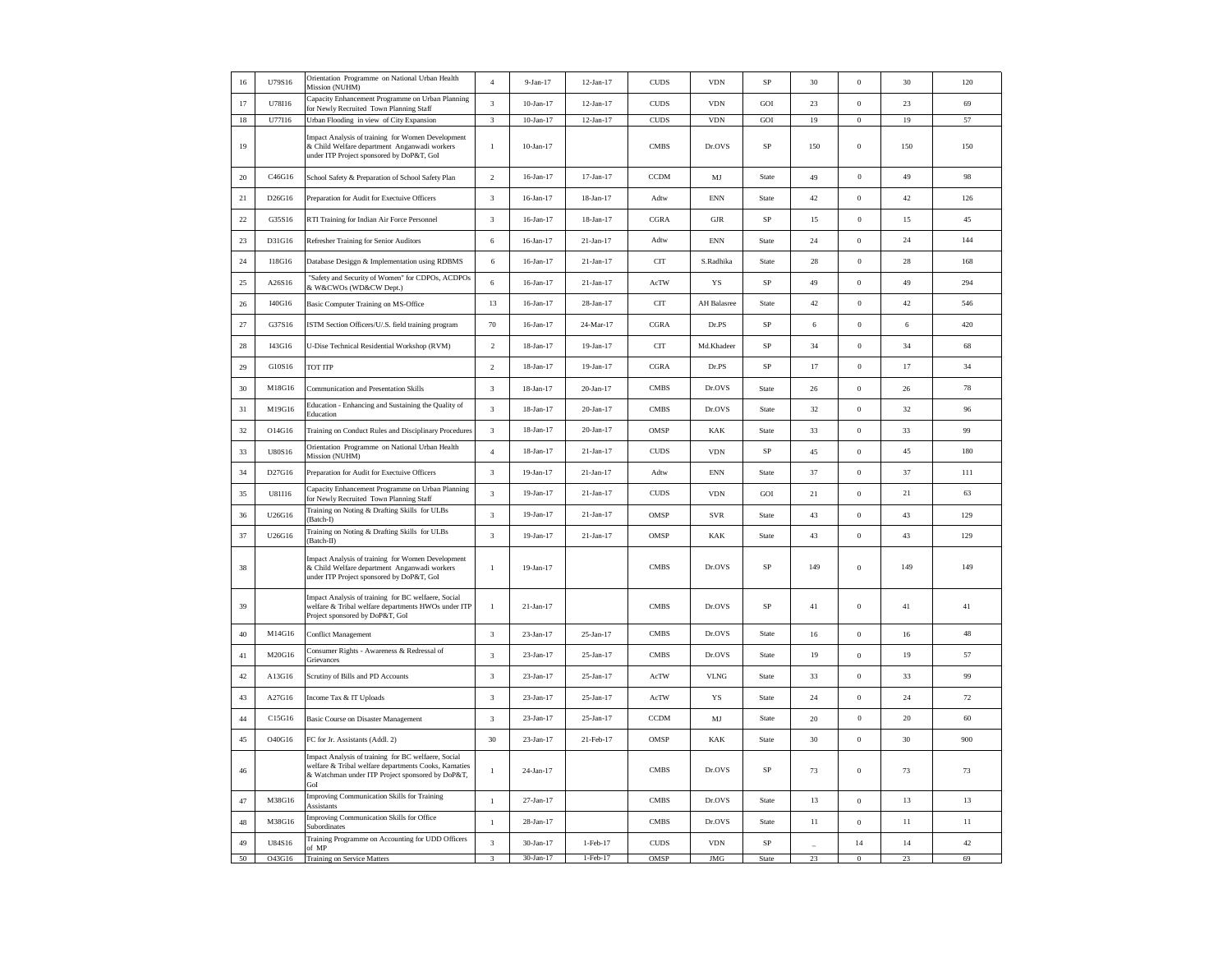| 51             | A28S16 | 'Safety and Security of Women" for CDPOs, ACDPOs<br>& W&CWOs (WD&CW Dept.)                           | 6              | 30-Jan-17 | 4-Feb-17  | AcTW          | YS                          | SP          | 32             | $\boldsymbol{0}$ | 32     | 192    |
|----------------|--------|------------------------------------------------------------------------------------------------------|----------------|-----------|-----------|---------------|-----------------------------|-------------|----------------|------------------|--------|--------|
| 52             | I41G16 | Basic Computer Training on MS-Office                                                                 | 13             | 30-Jan-17 | 11-Feb-17 | <b>CIT</b>    | S.Radhika                   | State       | 33             | $\Omega$         | 33     | 429    |
| 53             | C53G16 | Basic Course on Disaster Management                                                                  | 3              | 31-Jan-17 | 2-Feb-17  | <b>CCDM</b>   | MJ                          | State       | 24             | $\boldsymbol{0}$ | 24     | $72\,$ |
| 53             |        |                                                                                                      | 275            |           |           |               |                             |             | 1977           | 14               | 1991   | 7310   |
|                |        |                                                                                                      |                |           | February  |               |                             |             |                |                  |        |        |
| $\mathbf{1}$   | U82I16 | PPP in Urban Infrastucture                                                                           | 3              | 1-Feb-17  | 3-Feb-17  | <b>CUDS</b>   | <b>VDN</b>                  | GOI         | 16             | $\mathbf{0}$     | 16     | 48     |
| $\sqrt{2}$     | U83S16 | Orientation Programme on National Urban Health<br>Mission (NUHM)                                     | $\sqrt{4}$     | 1-Feb-17  | 4-Feb-17  | ${\rm CUDS}$  | <b>VDN</b>                  | SP          | 40             | $\boldsymbol{0}$ | 40     | 160    |
| $_{3}$         | O29G16 | Training on Service Matters                                                                          | $\sqrt{3}$     | 2-Feb-17  | 4-Feb-17  | OMSP          | $\mathbf{JMG}$              | State       | 32             | $\,0\,$          | $32\,$ | 96     |
| $\,$ 4 $\,$    | U09S16 | Entrepreneurship Development Programme (EDP) for<br>the Urban Poor                                   | 3              | 2-Feb-17  | 4-Feb-17  | $\rm CUDS$    | <b>VDN</b>                  | $\rm SP$    | $27\,$         | $\boldsymbol{0}$ | 27     | 81     |
| $\sqrt{5}$     | G41S16 | on 2nd ARC Recommendations<br>DARPG-GoI)                                                             | $\,1\,$        | 3-Feb-17  | 3-Feb-17  | CGRA          | Dr SMN                      | $\rm SP$    | 11             | $\,0\,$          | 11     | $11\,$ |
| 6              | U86S16 | Training Programme on Sewarage and Septage<br>Management for UDD Officers of MP                      | 3              | 6-Feb-17  | 8-Feb-17  | <b>CUDS</b>   | <b>VDN</b>                  | $\rm SP$    | $\overline{a}$ | $17\,$           | 17     | 51     |
| $\tau$         | O16G16 | Training on Noting and Drafting Skills for JAs in HoDs                                               | $\sqrt{3}$     | 6-Feb-17  | 8-Feb-17  | OMSP          | SVR                         | State       | 38             | $\,$ 0 $\,$      | 38     | 114    |
| $\,$ 8 $\,$    | U87S16 | Orientation Programme on National Urban Health<br>Mission (NUHM)                                     | $\overline{4}$ | 6-Feb-17  | 9-Feb-17  | ${\rm CUDS}$  | <b>VDN</b>                  | $\rm SP$    | 37             | $\theta$         | 37     | 148    |
| $\overline{9}$ | A11G16 | Refresher Training Programme for ATOs/STOs                                                           | 5              | 6-Feb-17  | 10-Feb-17 | AcTW          | <b>VLNG</b>                 | State       | 39             | $\,$ 0 $\,$      | 39     | 195    |
| $10\,$         | I29G16 | Basic Computer Training on MS-Office                                                                 | 13             | 6-Feb-17  | 18-Feb-17 | <b>CIT</b>    | Md.Khadeer                  | State       | 40             | $\,0\,$          | 40     | 520    |
| 11             | O37G16 | FC for Jr. Assistants                                                                                | 30             | 6-Feb-17  | 7-Mar-17  | OMSP          | VJ                          | State       | 41             | $\,$ 0 $\,$      | 41     | 1230   |
| 12             | U88S16 | Training Programme on Tendering and Contracting for<br>Officers of Chandigarh Municipal Corporation  | $\mathfrak z$  | 7-Feb-17  | 9-Feb-17  | $\rm CUDS$    | <b>VDN</b>                  | $_{\rm SP}$ | ٠              | 15               | 15     | $45\,$ |
| 13             | G15S16 | Workshop on Effective Implementation of RTI                                                          | $\overline{2}$ | 9-Feb-17  | 10-Feb-17 | CGRA          | <b>KSR</b>                  | SP          | $18\,$         | $\,0\,$          | 18     | 36     |
| 14             | D32G16 | Preparation for Audit for Exectuive Officers                                                         | $\sqrt{3}$     | 13-Feb-17 | 15-Feb-17 | Adtw          | $\mathop{\rm ENN}\nolimits$ | State       | $16\,$         | $\,0\,$          | $16$   | $48\,$ |
| 15             | G39S16 | RTI Training for Indian Air Force Personnel                                                          | 3              | 13-Feb-17 | 15-Feb-17 | CGRA          | Dr. RM                      | $\rm SP$    | 15             | $\mathbf{0}$     | 15     | $45\,$ |
| 16             | M22G16 | Citizen Charter and Service Delivery                                                                 | 3              | 13-Feb-17 | 15-Feb-17 | OMSP          | VJ                          | State       | 17             | $\,$ 0 $\,$      | 17     | 51     |
| 17             | I03G16 | e-Tool for Project Management                                                                        | $\sqrt{5}$     | 13-Feb-17 | 17-Feb-17 | <b>CIT</b>    | S.Radhika                   | State       | 17             | $\,0\,$          | 17     | 85     |
| 18             | O44S16 | Trg. Prog. to the staff of Prof. Jayashanker Telangana<br>State Agriculture University (Batch-I)     | 5              | 13-Feb-17 | 17-Feb-17 | OMSP          | <b>KAK</b>                  | $\rm SP$    | $40\,$         | $\mathbf{0}$     | $40\,$ | 200    |
| 19             | G52S16 | ITP for Cutting Edge level Employees at Khammam<br>Batch - I                                         | 12             | 13-Feb-17 | 24-Feb-17 | CGRA          | <b>DTC</b>                  | SP          | 36             | $\mathbf{0}$     | 36     | 432    |
| $20\,$         | G53S16 | ITP for Cutting Edge level Employees at Khammam<br>Batch - II                                        | 12             | 13-Feb-17 | 24-Feb-17 | $_{\rm CGRA}$ | $_{\rm DTC}$                | $_{\rm SP}$ | 32             | $\,0\,$          | $32\,$ | 384    |
| 21             | G50S16 | ITP for Cutting Edge level Employees at Sangareddy<br>Batch - I                                      | 12             | 13-Feb-17 | 24-Feb-17 | CGRA          | DTC                         | SP          | 55             | $\,0\,$          | 55     | 660    |
| $22\,$         | G55S16 | ITP for Cutting Edge level Employees at Sangareddy<br>Batch - II                                     | 12             | 13-Feb-17 | 24-Feb-17 | CGRA          | $_{\rm DTC}$                | SP          | $42\,$         | $\,0\,$          | $42\,$ | 504    |
| 23             | G47S16 | ITP for Cutting Edge level Employees at Rangareddy<br>Batch -I (6-17 Mar17=19, 13-24Mar=17 Total=36) | 12             | 13-Feb-17 | 24-Feb-17 | CGRA          | <b>DTC</b>                  | $\rm SP$    | 36             | $\mathbf{0}$     | 36     | 432    |
| 24             | G51S16 | ITP for Cutting Edge level Employees at Karimnagar<br>Batch -I                                       | 12             | 13-Feb-17 | 24-Feb-17 | CGRA          | <b>DTC</b>                  | $\rm SP$    | $46\,$         | $\boldsymbol{0}$ | 46     | 552    |
| 25             | G48S16 | TP for Cutting Edge level Employees at<br>Mahabubnagar Batch-II                                      | 12             | 13-Feb-17 | 24-Feb-17 | CGRA          | ${\rm GJR}$                 | $\rm SP$    | 36             | $\boldsymbol{0}$ | 36     | 432    |
| 26             | O33G16 | FC for Jr. Assistants                                                                                | 30             | 13-Feb-17 | 14-Mar-17 | OMSP          | <b>KSK</b>                  | State       | 34             | $\,$ 0 $\,$      | 34     | 1020   |
| 27             | U69I16 | Gender Sesitization - Orientation on the Sexual<br>Harassment of Women at Workplace Act, 2013        | $\mathfrak z$  | 14-Feb-17 | 16-Feb-17 | <b>CUDS</b>   | <b>VDN</b>                  | GOI         | 21             | $\,$ 0 $\,$      | 21     | 63     |
| 28             | U88S16 | Training Programme on Sewarage and Septage<br>Management for UDD Officers of MP                      | 3              | 14-Feb-17 | 16-Feb-17 | <b>CUDS</b>   | <b>VDN</b>                  | SP          | ۰              | 24               | 24     | 72     |
| 29             | U90S16 | Orientation Programme on National Urban Health<br>Mission (NUHM)                                     | $\overline{4}$ | 14-Feb-17 | 17-Feb-17 | <b>CUDS</b>   | <b>VDN</b>                  | SP          | 45             | $\mathbf{0}$     | 45     | 180    |
| 30             | D33G16 | Preparation for Audit for Exectuive Officers                                                         | $\mathbf{3}$   | 16-Feb-17 | 18-Feb-17 | Adtw          | <b>ENN</b>                  | State       | 16             | $\,$ 0 $\,$      | $16$   | $48\,$ |
| 31             | U08S16 | Training Programme on Shelter for Urban Homeless<br><b>SUH)</b>                                      | 3              | 16-Feb-17 | 18-Feb-17 | $\rm CUDS$    | <b>VDN</b>                  | $\rm SP$    | 41             | $\boldsymbol{0}$ | $41\,$ | 123    |
| 32             | O26G16 | Training on Service Matters                                                                          | $\mathbf{3}$   | 16-Feb-17 | 18-Feb-17 | OMSP          | $\mathbf{JMG}$              | State       | 25             | $\boldsymbol{0}$ | $25\,$ | 75     |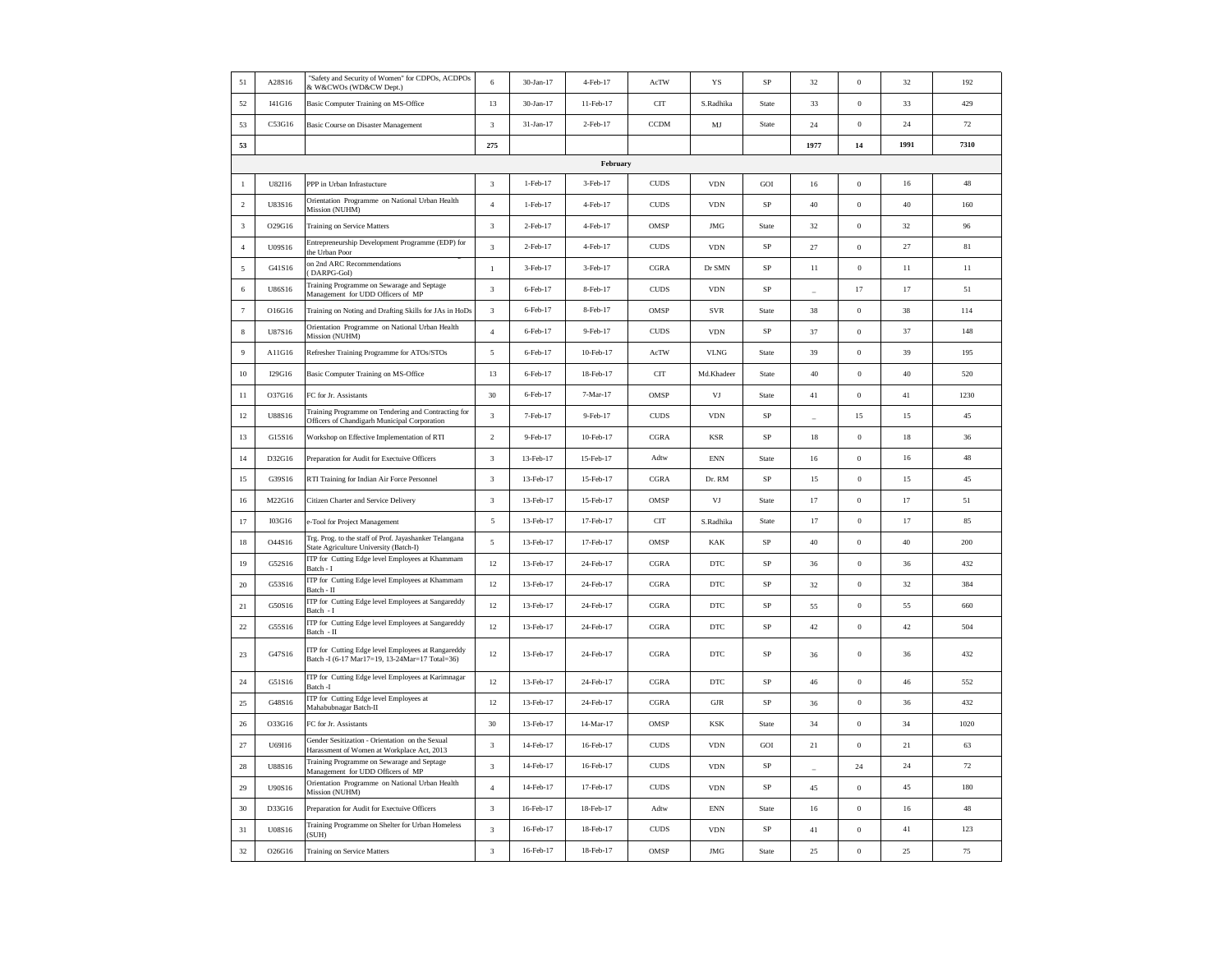| 33               | G42S16 | e -Governance " -Sensitization Program on 2nd ARC<br>Recommendations                                | $\mathbf{1}$   | 18-Feb-17  | 18-Feb-17   | CGRA        | Dr SMN                         | SP          | 15                       | $\Omega$         | 15          | 15    |
|------------------|--------|-----------------------------------------------------------------------------------------------------|----------------|------------|-------------|-------------|--------------------------------|-------------|--------------------------|------------------|-------------|-------|
| 34               | G44S16 | Workshop on Suo-Motu Disclosure under RTI                                                           | $\overline{2}$ | 20-Feb-17  | 21-Feb-17   | CGRA        | <b>KSR</b>                     | SP          | 29                       | $\,0\,$          | 29          | 58    |
| 35               | D34G16 | <b>Works Audit</b>                                                                                  | $\mathbf{3}$   | 20-Feb-17  | 22-Feb-17   | Adtw        | <b>ENN</b>                     | State       | 27                       | $\boldsymbol{0}$ | 27          | 81    |
| 36               | U36I16 | Gender Sesitization - Orientation on the Sexual<br>Harassment of Women at Workplace Act, 2013       | $\mathbf{3}$   | 20-Feb-17  | 22-Feb-17   | <b>CUDS</b> | <b>VDN</b>                     | GOI         | 17                       | $\,0\,$          | 17          | 51    |
| 37               | U91I16 | Capacity Enhancement Programme on Urban Planning<br>for Newly Recruited Town Planning Staff         | $\mathbf{3}$   | 20-Feb-17  | 22-Feb-17   | <b>CUDS</b> | <b>VDN</b>                     | GOI         | 27                       | $\,$ 0 $\,$      | 27          | 81    |
| 38               | U42S16 | Training Programme on Social Mobilization and<br><b>Institutional Development</b>                   | $\mathbf{3}$   | 20-Feb-17  | 22-Feb-17   | <b>CUDS</b> | <b>VDN</b>                     | SP          | 37                       | $\boldsymbol{0}$ | 37          | 111   |
| 39               | U93S16 | Training Programme on Project Management for UDD<br>Officers of MP                                  | $\mathbf{3}$   | 20-Feb-17  | 22-Feb-17   | <b>CUDS</b> | <b>VDN</b>                     | SP          |                          | 17               | 17          | 51    |
| $40\,$           | O36G16 | Training on Drafting Parawise Remarks in<br><b>Court Cases</b>                                      | $\mathbf{3}$   | 20-Feb-17  | 22-Feb-17   | OMSP        | $\mathop{\rm Dr}\nolimits.$ GL | State       | 29                       | $\boldsymbol{0}$ | 29          | 87    |
| 41               | O35G16 | Training on Service Matters                                                                         | $\overline{3}$ | 20-Feb-17  | 22-Feb-17   | OMSP        | <b>JMG</b>                     | State       | 31                       | $\mathbf{0}$     | 31          | 93    |
| 42               | M24G16 | Consumer Rights - Awareness and Redressal of<br>Grievances                                          | $\mathbf{3}$   | 20-Feb-17  | 22-Feb-17   | OMSP        | VJ                             | State       | 22                       | $\,0\,$          | 22          | 66    |
| 43               | U92S16 | Orientation Programme on National Urban Health<br>Mission (NUHM)                                    | $\overline{4}$ | 20-Feb-17  | 23-Feb-17   | <b>CUDS</b> | <b>VDN</b>                     | SP          | 43                       | $\boldsymbol{0}$ | 43          | 172   |
| $44\,$           | I28G16 | Basic Computer Training on MS-Office                                                                | 13             | 20-Feb-17  | 4-Mar-17    | <b>CIT</b>  | Md.Khadeer                     | State       | $\sqrt{28}$              | $\,0\,$          | $\sqrt{28}$ | 364   |
| 45               | I30G16 | Basic Computer Training on MS-Office                                                                | 13             | 20-Feb-17  | 4-Mar-17    | <b>CIT</b>  | Md.Khadeer                     | State       | 31                       | $\mathbf{0}$     | 31          | 403   |
| 46               | O41G16 | FC for Jr. Assistants (Addl. 3)                                                                     | 30             | 20-Feb-17  | 21-Mar-17   | OMSP        | <b>SVR</b>                     | State       | 39                       | $\boldsymbol{0}$ | 39          | 1170  |
| 47               | M15G16 | Personal Effectiveness Skills                                                                       | $\overline{3}$ | 21-Feb-17  | 23-Feb-17   | <b>CMBS</b> | Dr.OVS                         | State       | 12                       | $\mathbf{0}$     | 12          | 36    |
| 48               | G32G16 | AntiCorruption Laws                                                                                 | $\overline{2}$ | 22-Feb-17  | 23-Feb-17   | CGRA        | Dr. RM                         | State       | 15                       | $\,0\,$          | 15          | 30    |
| 49               | C62S16 | Heatwave Action Plan-NDMA                                                                           | $\overline{c}$ | 22-Feb-17  | 23-Feb-17   | <b>CCDM</b> | VE                             | SP          | 25                       | $\theta$         | 25          | 50    |
| 50               | I26G16 | Refresher Computer Training to SAs                                                                  | $\mathbf{3}$   | 27-Feb-17  | $1-Mar-17$  | <b>CIT</b>  | AH Balasree                    | State       | 23                       | $\,0\,$          | 23          | 69    |
| 51               | U94S16 | Training Programme on Office Management for UDD<br>Officers of MP                                   | $\mathbf{3}$   | 27-Feb-17  | $1-Mar-17$  | <b>CUDS</b> | <b>VDN</b>                     | SP          | $\sim$                   | 13               | 13          | 39    |
| 52               | O45S16 | Trg. Prog. to the staff of Prof. Jayashanker Telangana<br>State Agriculture University (Batch-II)   | $\sqrt{5}$     | 27-Feb-17  | 3-Mar-17    | OMSP        | KAK                            | $_{\rm SP}$ | $40\,$                   | $\boldsymbol{0}$ | $40\,$      | 200   |
| 53               | I43G16 | Basic Computer Training on MS-Office                                                                | 13             | 27-Feb-17  | 11-Mar-17   | <b>CIT</b>  | S.Radhika                      | State       | 45                       | $\mathbf{0}$     | 45          | 585   |
| 54               | G34S16 | <b>TOT RTI</b>                                                                                      | 5              | 28-Feb-17  | 4-Mar-17    | CGRA        | <b>KSR</b>                     | SP          | 17                       | $\boldsymbol{0}$ | 17          | 85    |
| 54               |        |                                                                                                     | 352            |            |             |             |                                |             | 1461                     | 86               | 1547        | 12038 |
|                  |        |                                                                                                     |                |            | March       |             |                                |             |                          |                  |             |       |
| $\mathbf{1}$     | C57G16 | Drought Management                                                                                  | $\mathbf{3}$   | $1-Mar-17$ | 3-Mar-17    | <b>CCDM</b> | $\ensuremath{\mathsf{VE}}$     | State       | 20                       | $\mathbf{0}$     | 20          | 60    |
| $\mathbf 2$      | O42G16 | FC for Jr. Assistants                                                                               | 30             | $1-Mar-17$ | 30-Mar-17   | OMSP        | Dr. GL                         | State       | 43                       | $\mathbf{0}$     | 43          | 1290  |
| $\sqrt{3}$       | C52G16 | Basic Course on Disaster Management                                                                 | $\overline{3}$ | 2-Mar-17   | 4-Mar-17    | <b>CCDM</b> | $\mathbf{M}\mathbf{J}$         | State       | 31                       | $\,0\,$          | 31          | 93    |
| $\sqrt{4}$       | D28G16 | Preparation for Audit for Exectuive Officers                                                        | $\mathbf{3}$   | 6-Mar-17   | 8-Mar-17    | Adtw        | <b>ENN</b>                     | State       | 20                       | $\,0\,$          | 20          | 60    |
| 5                | U95S16 | Training Programme on Tendering and Contracting for<br>Officers of Chandigarh Municipal Corporation | $\mathbf{3}$   | 6-Mar-17   | 8-Mar-17    | <b>CUDS</b> | <b>VDN</b>                     | SP          | $\overline{\phantom{0}}$ | 25               | 25          | 75    |
| $\sqrt{6}$       | G46S16 | ITP for Cutting Edge level Employees at<br>Mahabubnagar Batch-I                                     | 12             | 6-Mar-17   | 24-Mar-17   | CGRA        | ${\rm GJR}$                    | SP          | 40                       | $\,0\,$          | 40          | 480   |
| $\boldsymbol{7}$ | I33G16 | Refresher Computer Training to Jas                                                                  | $\sqrt{3}$     | 7-Mar-17   | 9-Mar-17    | <b>CIT</b>  | K.Rohit<br>Srivastav           | State       | 29                       | $\mathbf{0}$     | 29          | 87    |
| 8                | A31G16 | Pay Fixations                                                                                       | $\overline{4}$ | 7-Mar-17   | $10-Mar-17$ | AcTW        | <b>VLNG</b>                    | State       | 15                       | $\bf{0}$         | 15          | 60    |
| $\overline{9}$   | O46S16 | Training to Non-teaching staff of JNTUH                                                             | $\overline{4}$ | 8-Mar-17   | 11-Mar-17   | OMSP        | VJ                             | $_{\rm SP}$ | $\sqrt{28}$              | $\,0\,$          | $\sqrt{28}$ | 112   |
| $10\,$           | D29G16 | Preparation for Audit for Exectuive Officers                                                        | 3              | 13-Mar-17  | 15-Mar-17   | Adtw        | <b>ENN</b>                     | State       | 29                       | $\mathbf{0}$     | 29          | 87    |